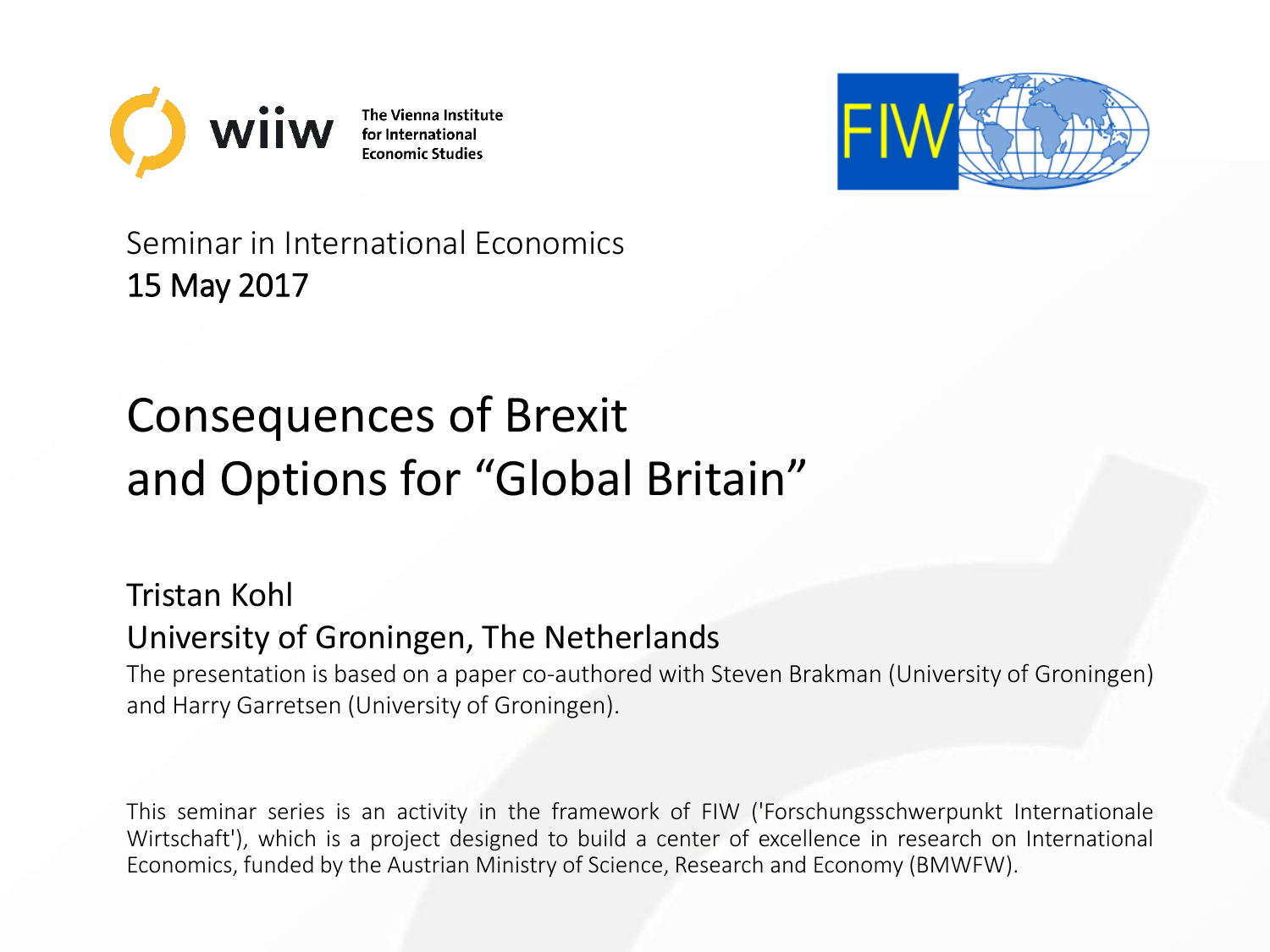| <b>Brexit</b> | Methodology | Data                         | <b>Scenarios</b> | Conclusion |
|---------------|-------------|------------------------------|------------------|------------|
|               |             |                              |                  |            |
|               |             |                              |                  |            |
|               |             |                              |                  |            |
|               |             |                              |                  |            |
|               |             |                              |                  |            |
|               |             |                              |                  |            |
|               |             | Consequences of Brexit and   |                  |            |
|               |             | Options for "Global Britain" |                  |            |
|               |             |                              |                  |            |

#### Steven Brakman, Harry Garretsen and Tristan Kohl<sup>1</sup>

<sup>1</sup>University of Groningen

wiiw Seminar May 15, 2017

4.0.3

na m≊

<span id="page-1-0"></span> $OQ$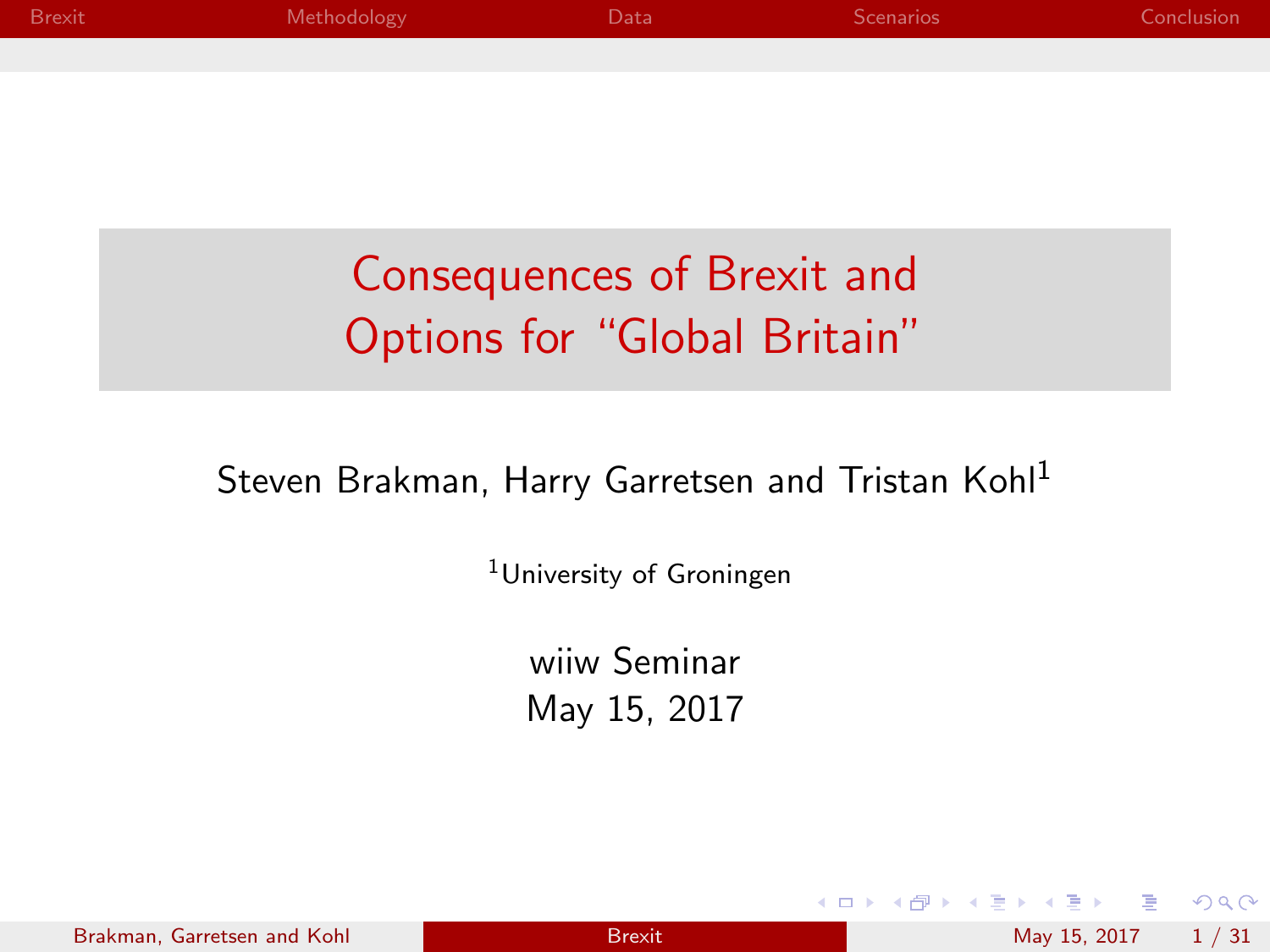| <b>Brexit</b> | Methodology | )ata | <b>Scenarios</b> | Conclusion |
|---------------|-------------|------|------------------|------------|
|               |             |      |                  |            |
| Timeline      |             |      |                  |            |

- 2013-01-23: PM Cameron announces in-out referendum if Conservatives are re-elected into government.
- 2015-05-07: Tories re-elected.
- 2015-05-28: Bill passed to enable in-out referendum.
- 2015-11-15: PM Cameron announces Britain's goals in EU reform negotiations.
- 2016-02-22: PM Cameron announces the date of the in-out referendum and discusses the outcome of renegotiation of EU membership in the House of Commons.
- 2016-04-13: "Vote Leave" is official Out campaign.
- 2016-06-23: Referendum.
- 2016-06-24: Leave wins (51.9% of votes, turnout 72.2%).

<span id="page-2-0"></span> $\equiv$   $\cap$   $\alpha$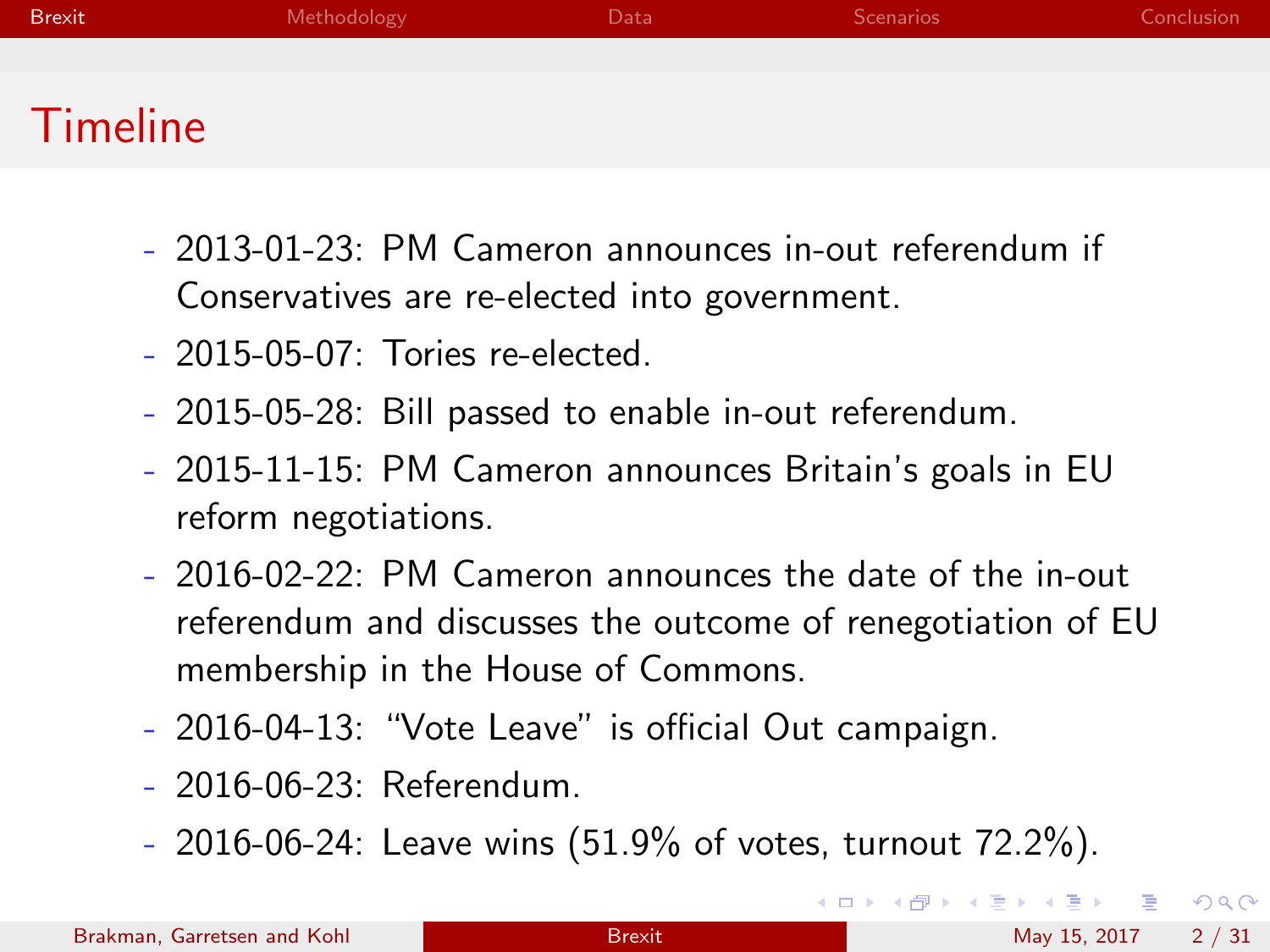## 2017-03-29: HM Government 2017, p. 8

- $\triangleright$  UK aims to "forge a new strategic partnership with the EU, including a wide-reaching, bold and ambitious free trade agreement". . .
- $\blacktriangleright$  ... and "forge ambitious free trade relationships across the world."
- Key question: What are viable options for the UK?

 $\equiv$   $\cap$   $\alpha$ 

イロト イ押ト イヨト イヨト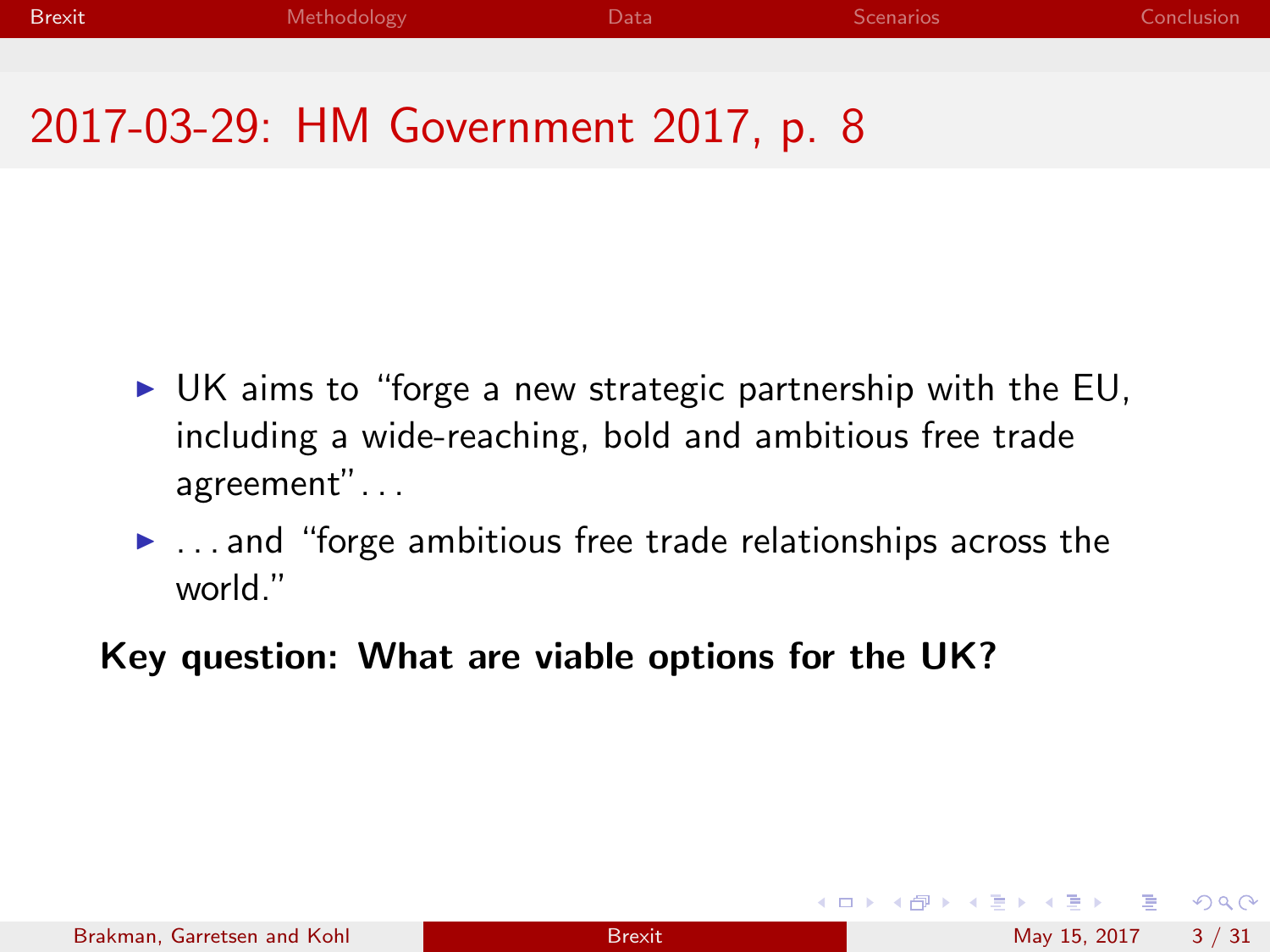## Contribution

- ▶ Quantify consequences of Brexit for UK and other major economies
- $\triangleright$  Explore viability of trade policy options for the UK
- $\triangleright$  Results in terms of countries' trade, in particular value added exports

4 日下

 $\Omega$ 

化重新润滑脂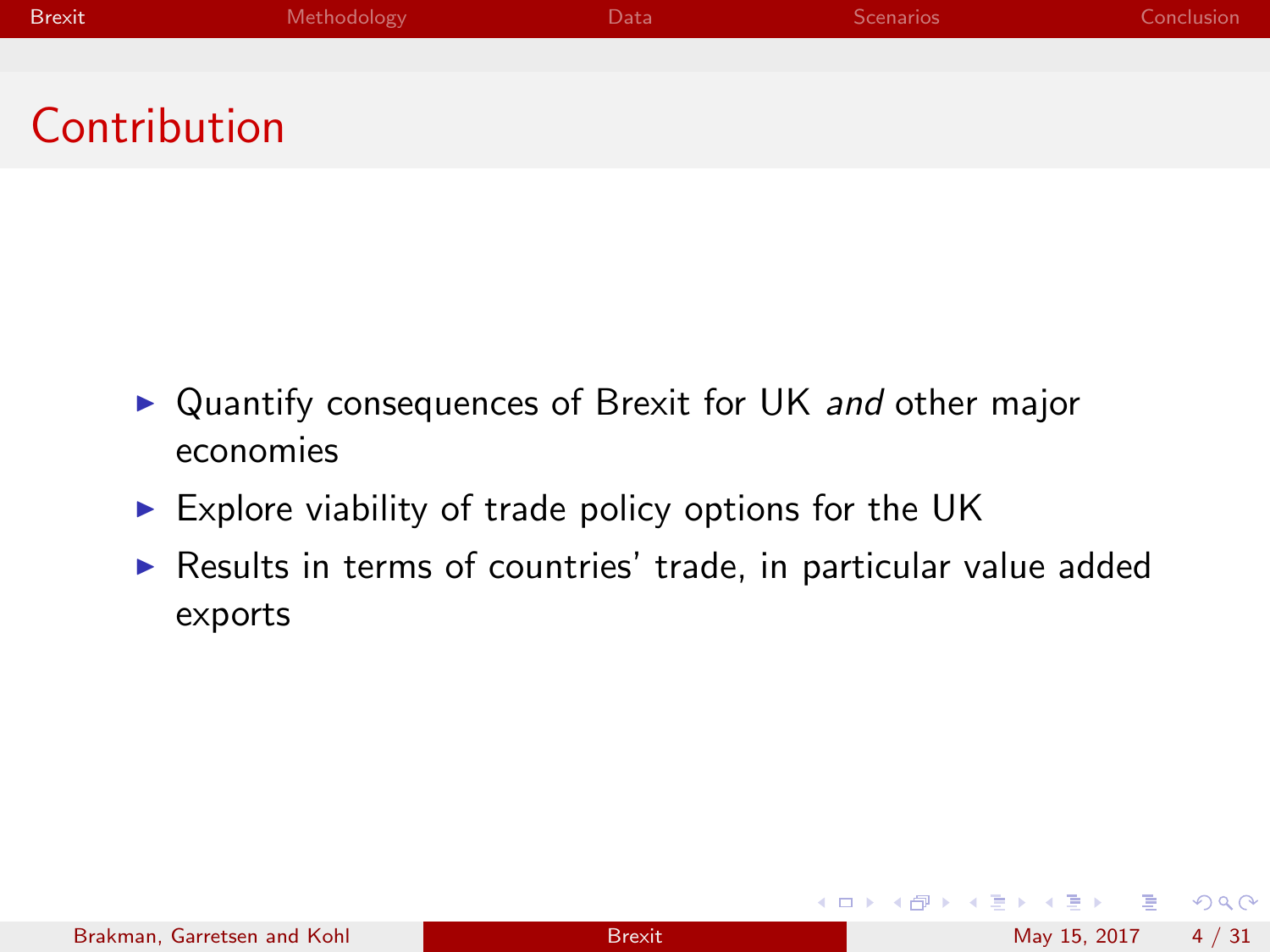| Brexit | Methodology | Data <sup>1</sup> | <b>Scenarios</b> | Conclusion |
|--------|-------------|-------------------|------------------|------------|
|        |             |                   |                  |            |

## METHODOLOGY

|  |  |  | Brakman, Garretsen and Kohl |  |  |
|--|--|--|-----------------------------|--|--|
|--|--|--|-----------------------------|--|--|

<span id="page-5-0"></span> $\equiv$  990

メロトメ 伊 トメ 君 トメ 君 ト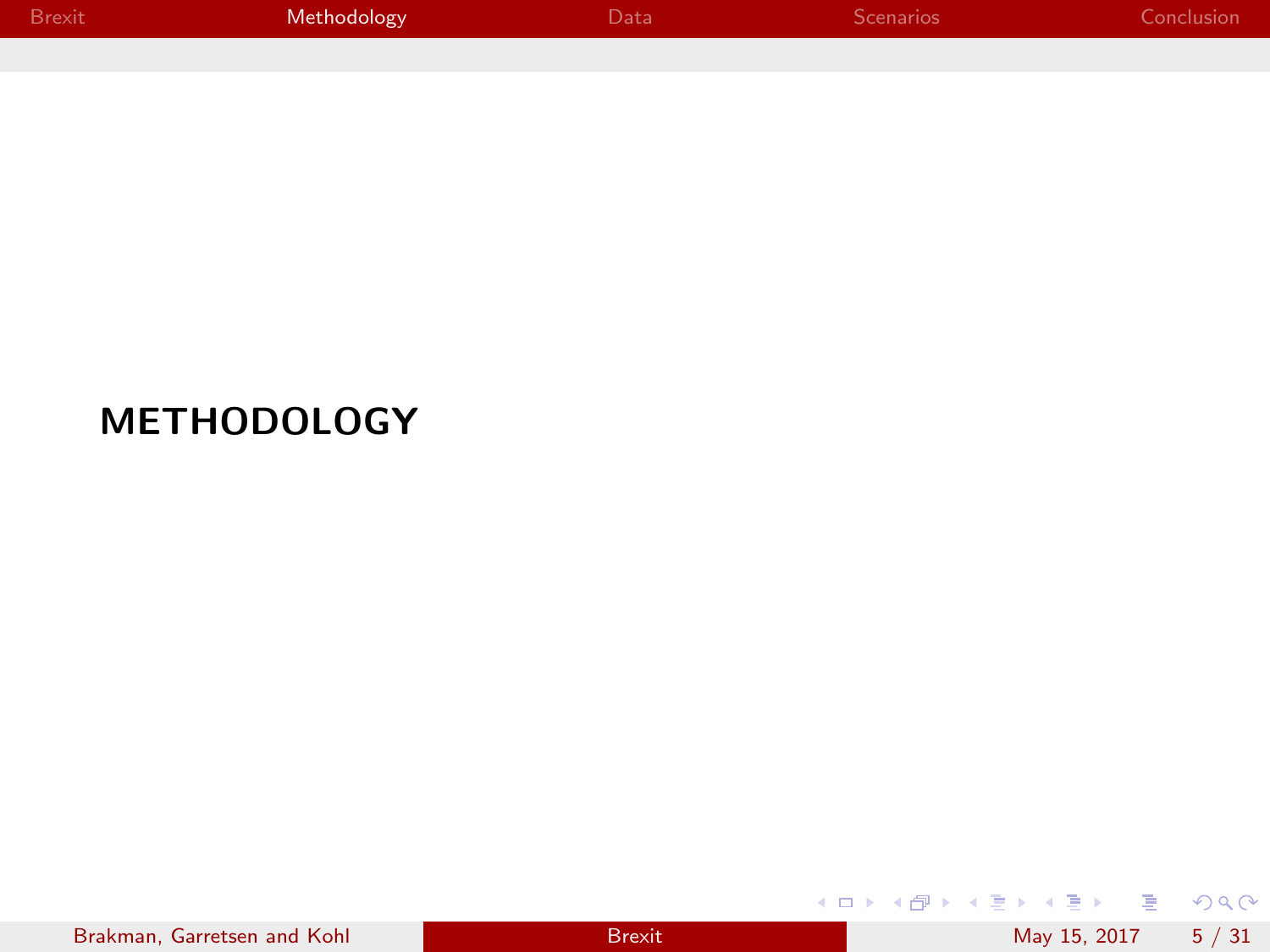## Structural Gravity

- $\triangleright$  Starting point: Structural Gravity with CES preferences across countries for national varieties differentiated by place of origin (Armington 1969, Anderson 1979).
- ► Related applications: Egger & Larch (2011 EER), Head & Mayer (2014).
- $\blacktriangleright$  Today, specific methodology set out in recent papers by Anderson, Larch and Yotov (see a.o. Anderson, Larch & Yotov 2015; Anderson & Yotov 2016 JIE; Larch & Yotov 2016).

 $QQ$ 

イロト イ母 トイヨ トイヨト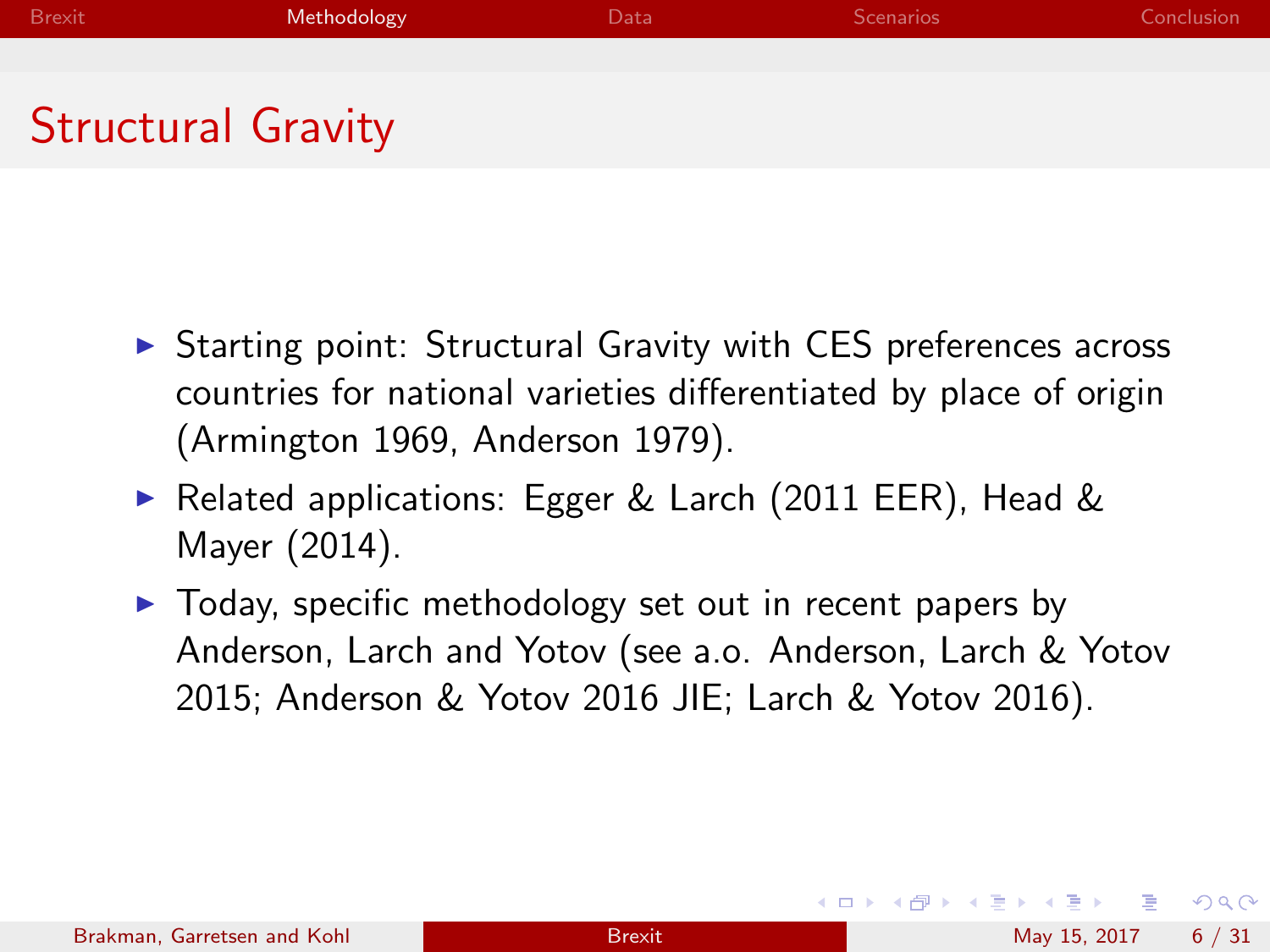## Structural Gravity

$$
X_{ij} = \frac{Y_i E_j}{Y} \left(\frac{t_{ij}}{\Pi_i P_j}\right)^{1-\sigma}
$$
(1)  

$$
\Pi_i^{1-\sigma} = \Sigma_j \left(\frac{t_{ij}}{P_j}\right)^{1-\sigma} \frac{E_j}{Y}
$$
(2)  

$$
P_j^{1-\sigma} = \Sigma_i \left(\frac{t_{ij}}{\Pi_i}\right)^{1-\sigma} \frac{Y_i}{Y}
$$
(3)  

$$
p_i = \left(\frac{Y_i}{Y}\right)^{\frac{1}{1-\sigma}} \frac{1}{\beta_i \Pi_i}
$$
(4)  

$$
E_i = \phi_i Y_i = \phi_i p_i Q_i
$$
(5)

 $2990$ 

メロトメ 伊 トメ 君 トメ 君 ト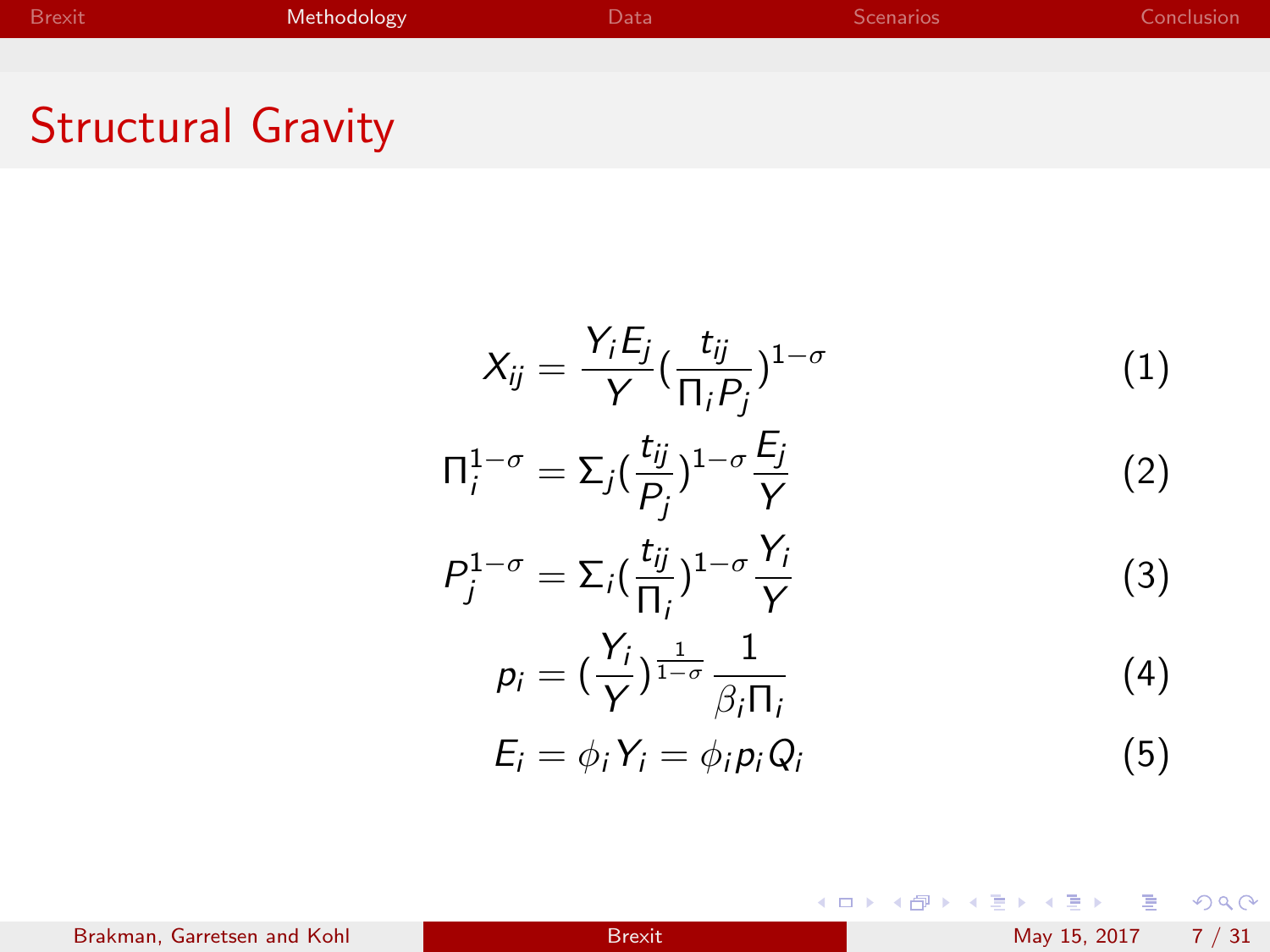| <b>Brexit</b> | Methodology | Data | <b>Scenarios</b> | Conclusion |
|---------------|-------------|------|------------------|------------|
|               |             |      |                  |            |
| Procedure     |             |      |                  |            |

- $\blacktriangleright$  Estimate baseline gravity equation.
- $\blacktriangleright$  Predict baseline trade costs.
- Introduce counterfactual change in trade costs (e.g. Brexit).
- $\triangleright$  Iteratively solve to obtain counterfactual MRTs, trade and output.
- $\triangleright$  Calculate % change in normalized trade (welfare) w.r.t. baseline.

4 0 8

 $\Omega$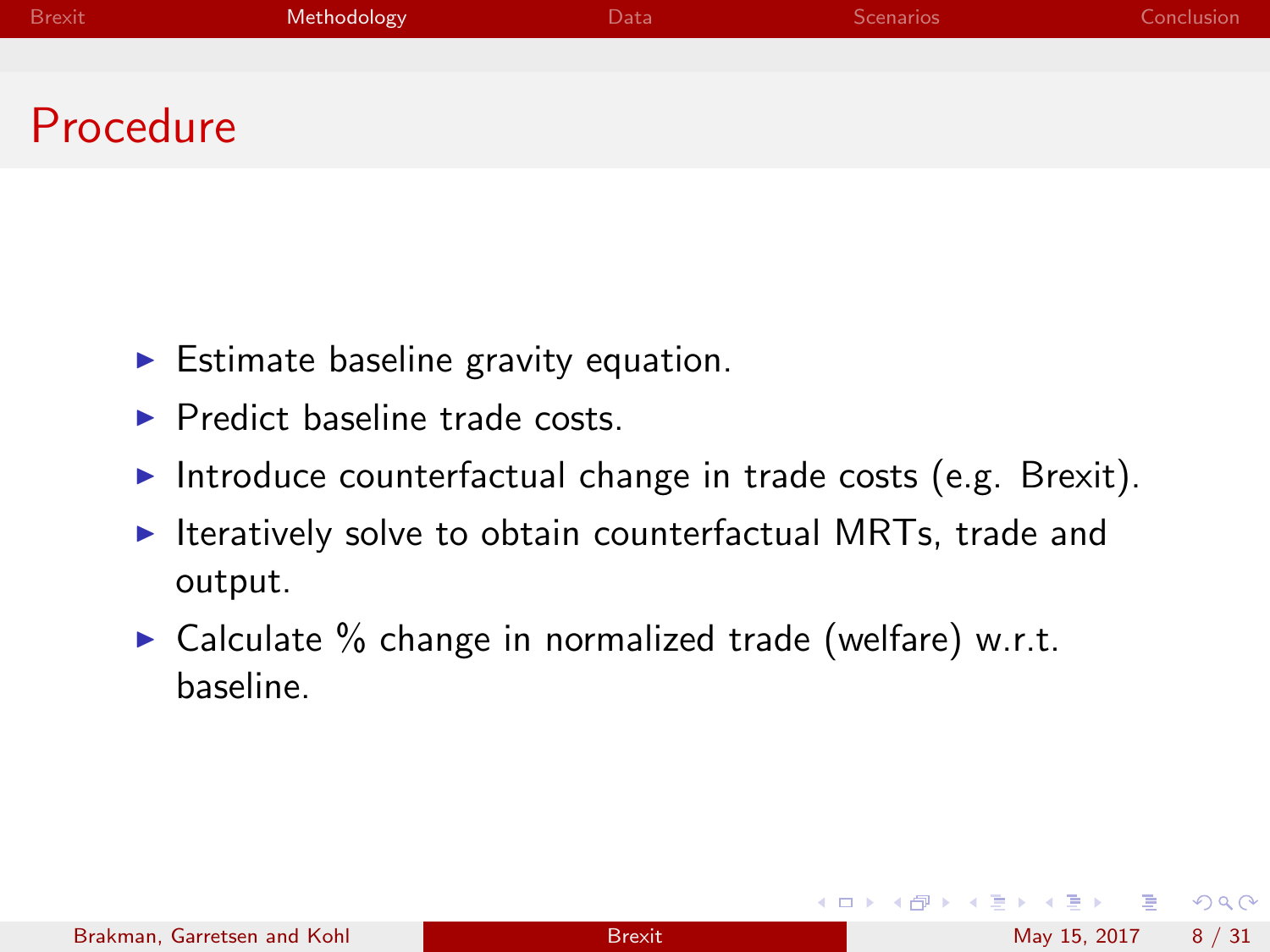| Brexit | Methodology | Data | Scenarios | Conclusion |
|--------|-------------|------|-----------|------------|
|        |             |      |           |            |
|        |             |      |           |            |

## Procedure

#### Step 1: Baseline

$$
X_{ijt} = \exp[\pi_i + p_j + \eta_1 \ln(DIST_{ij}) + \eta_2 CNTG_{ij} + \eta_3 BRDR_{ij} + \eta_4 TA_{ijt}] + \epsilon_{ijt}
$$
  

$$
\hat{t}_{ijt}^{BSLN} = \exp[\hat{\eta_1} \ln(DIST_{ij}) + \hat{\eta_2} CNTG_{ij} + \hat{\eta_3} BRDR_{ij} + \hat{\eta_4} TA_{ijt}] + \epsilon_{ijt}
$$

#### Step 2: Counterfactual

$$
\hat{t}_{ijt}^{CFL} = \exp[\hat{\eta_1} \text{ln}(DIST_{ij}) + \hat{\eta_2} CNTG_{ij} + \hat{\eta_3} BRDR_{ij} + \hat{\eta_4} TA_{ijt}^{CFL}] + \epsilon_{ijt}
$$

#### Step 3: Solve the Baseline and Counterfactual Model

 $\equiv$  990

イロト イ部 トメ ヨ トメ ヨト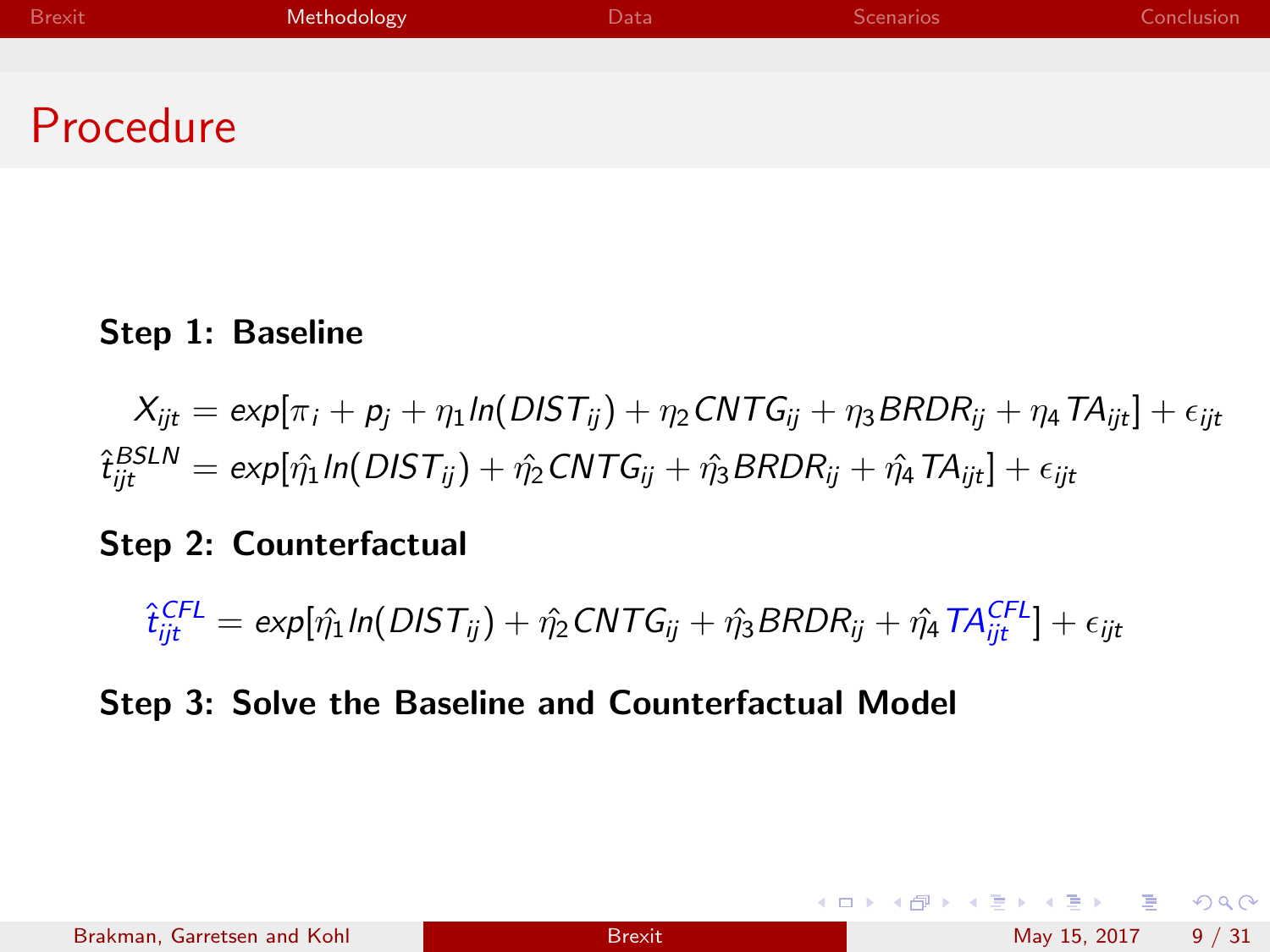## Solution (see Anderson et al., 2016)

Partial equilibrium for given MRTs, production and expenditure

$$
X_{ij} = \frac{Y_i E_j}{Y} (\frac{\hat{t}_{ijt}^{CFL}}{\Pi_i P_j})^{1-\sigma}
$$

Conditional general equilibrium for changed MRTs, given production and expenditure

$$
\Pi_i^{1-\sigma} = \Sigma_j \left(\frac{\hat{t}_{ijt}^{CFL}}{P_j}\right)^{1-\sigma} \frac{E_j}{Y}
$$

$$
P_j^{1-\sigma} = \Sigma_i \left(\frac{\hat{t}_{ijt}^{CFL}}{\Pi_i}\right)^{1-\sigma} \frac{Y_i}{Y}
$$

Brakman, Garretsen and Kohl [Brexit](#page-1-0) May 15, 2017 10 / 31

イロト イ押 トイヨト イヨ

B.  $\Omega$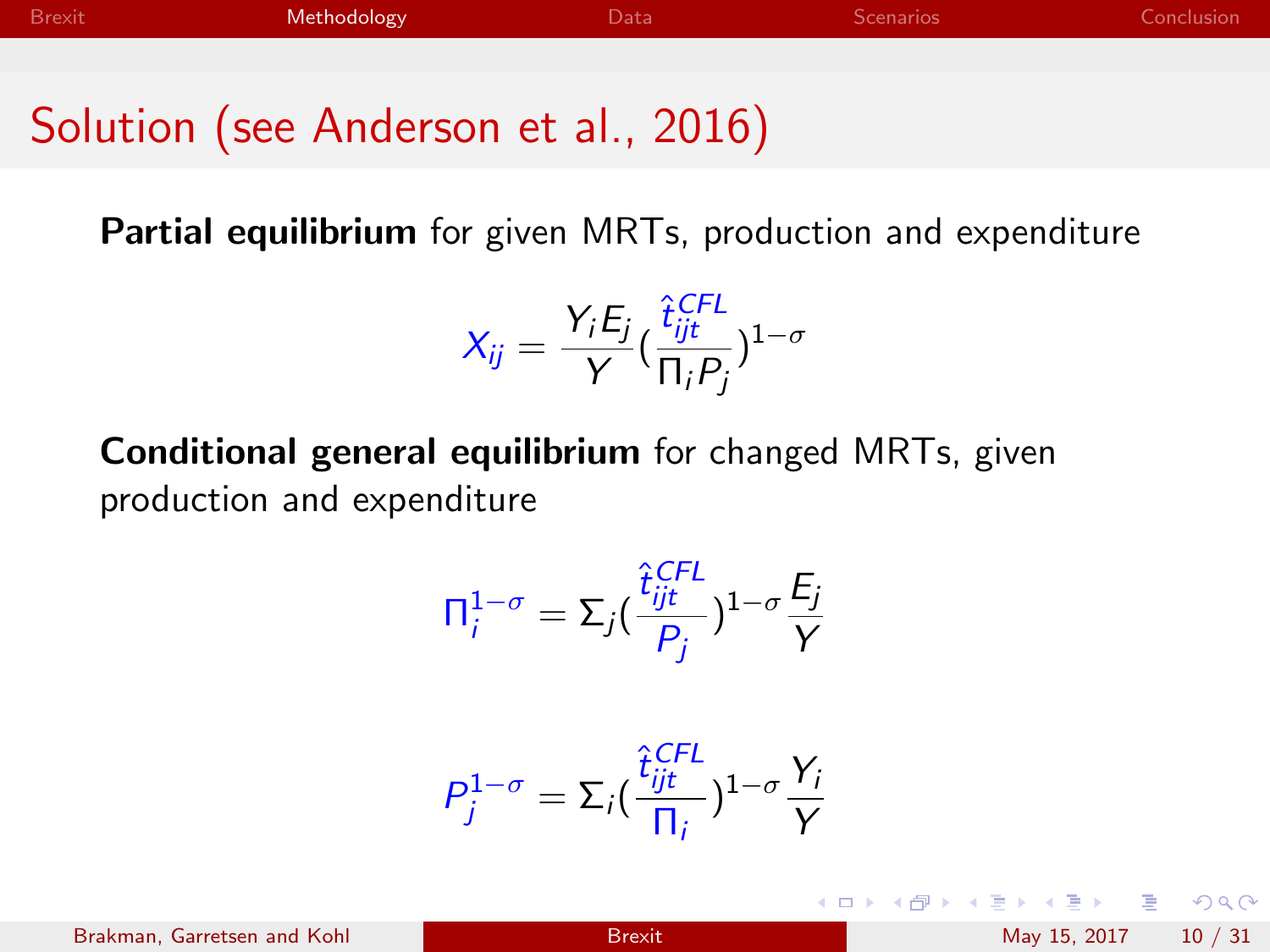Solution (see Anderson et al., 2016)

#### Full endowment general equilibrium

$$
p_i = \left(\frac{Y_i}{Y}\right)^{\frac{1}{1-\sigma}} \frac{1}{\beta_i \Pi_i}
$$
  

$$
E_i = \phi_i Y_i = \phi_i p_i Q_i
$$

Brakman, Garretsen and Kohl [Brexit](#page-1-0) Brexit May 15, 2017 11 / 31

4 0 8

→ 御 ▶ → 君 ▶ → 君

 $OQ$ 

 $\equiv$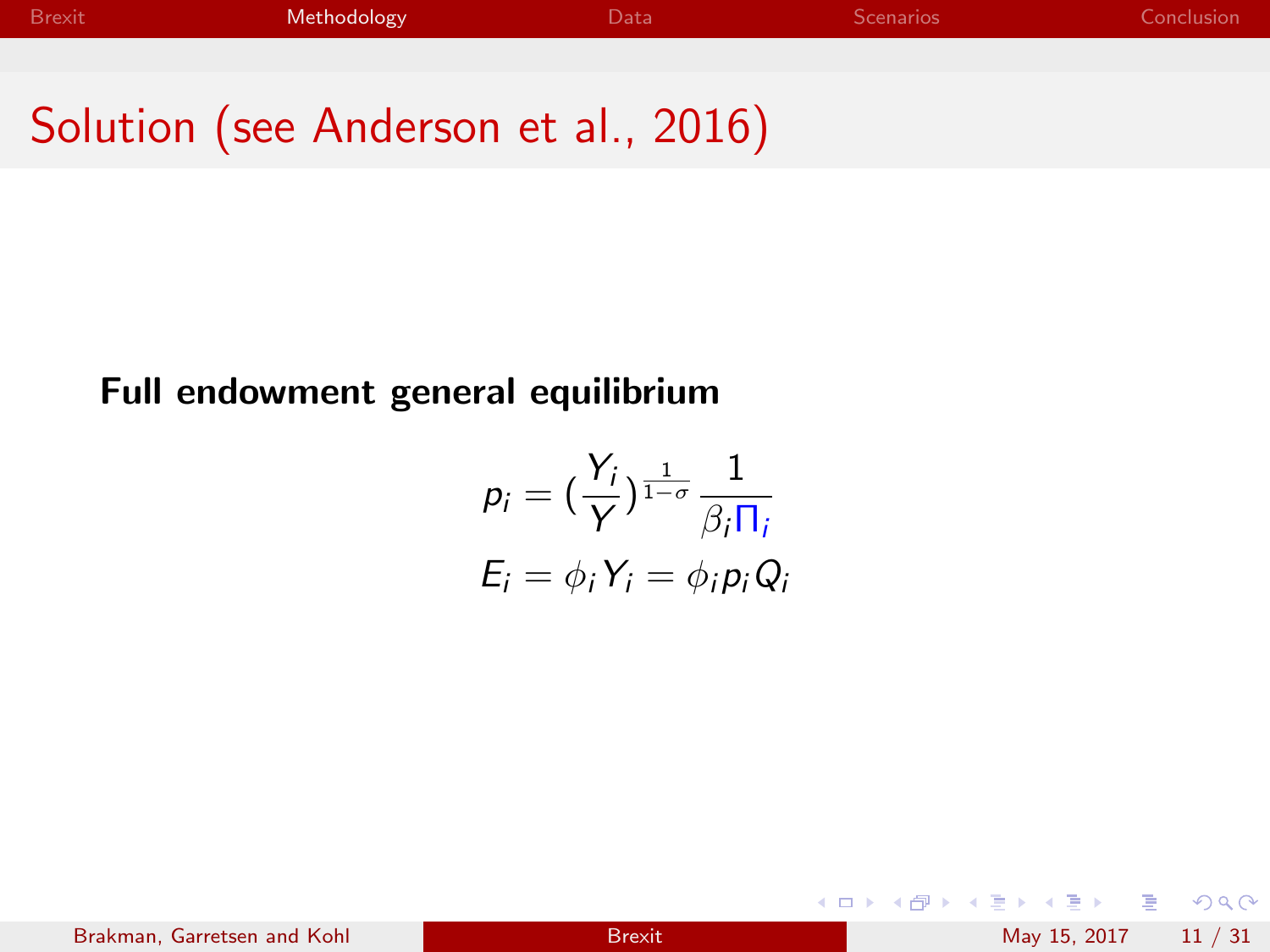| Brexit | Methodology | <b>Data</b> | Scenarios | Conclusion |
|--------|-------------|-------------|-----------|------------|
|        |             |             |           |            |

#### **DATA**

| Brakman, Garretsen and Kohl |  |
|-----------------------------|--|
|-----------------------------|--|

<span id="page-12-0"></span>メロトメタトメ ミドメミド ニミックダウ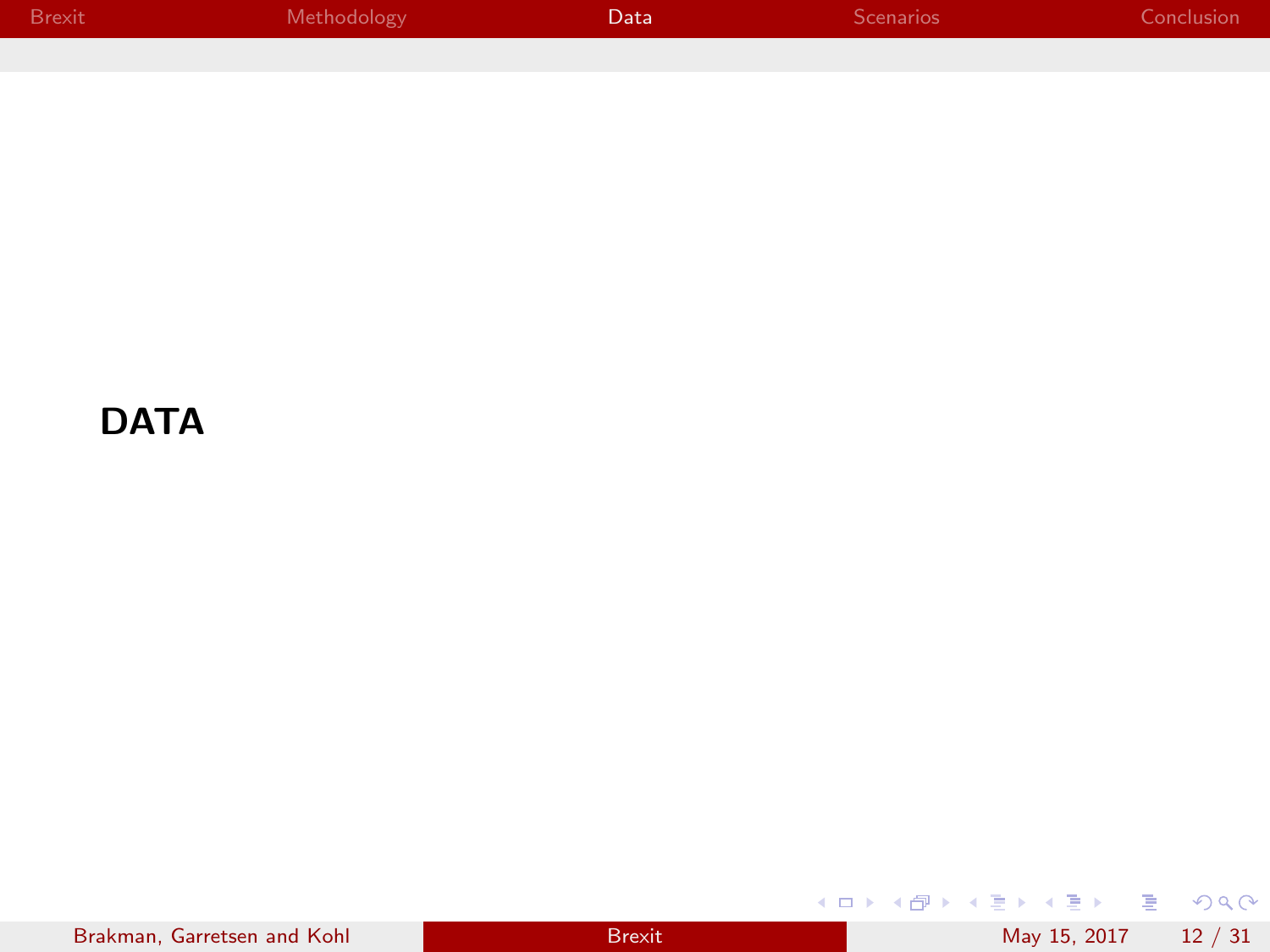## Value Added Exports

- $\triangleright$  Value Added Exports (à la Johnson & Noguera 2012) is more closely linked to incomes of countries involved in gross exports, including (non-tradable) services used in producing tradable goods.
	- Example: UK's final demand for cars with German and Polish intermediate goods.
	- Example: Austria's final demand for Dutch chemicals using British financial services.
	- For simplicity, we make no distinction between manufacturing and services.

 $=$   $\Omega$ 

イロト イ押ト イヨト イヨト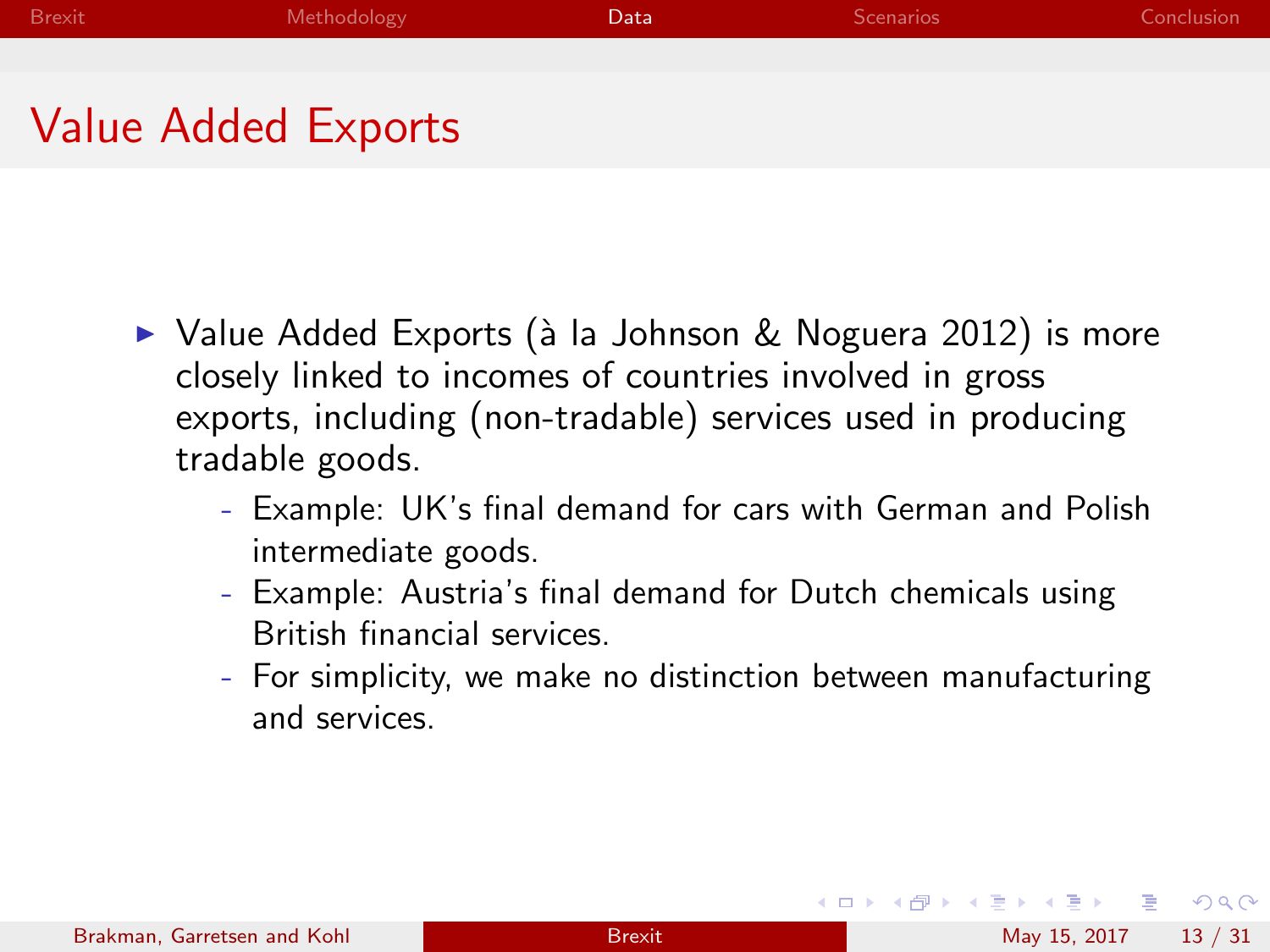## WIOD Country Coverage

| <b>Europe</b>  |             |                | Asia and Pacific | <b>North America</b> | Latin America |
|----------------|-------------|----------------|------------------|----------------------|---------------|
| Austria        | Germany     | Norway         | Australia        | Canada               | Brazil        |
| Belgium        | Greece      | Poland         | China            | <b>USA</b>           | Mexico        |
| Bulgaria       | Hungary     | Portugal       | India            |                      |               |
| Croatia        | Ireland     | Romania        | Indonesia        |                      |               |
| Cyprus         | Italy       | Slovakia       | Japan            |                      |               |
| Czech Republic | Latvia      | Slovenia       | Korea            |                      |               |
| Denmark        | Lithuania   | Spain          | Russia           |                      |               |
| Estonia        | Luxembourg  | Sweden         | Taiwan           |                      |               |
| Finland        | Malta       | Switzerland    | Turkey           |                      |               |
| France         | Netherlands | United Kingdom |                  |                      |               |

 $\equiv$  990

イロト イ部 トイヨ トイヨト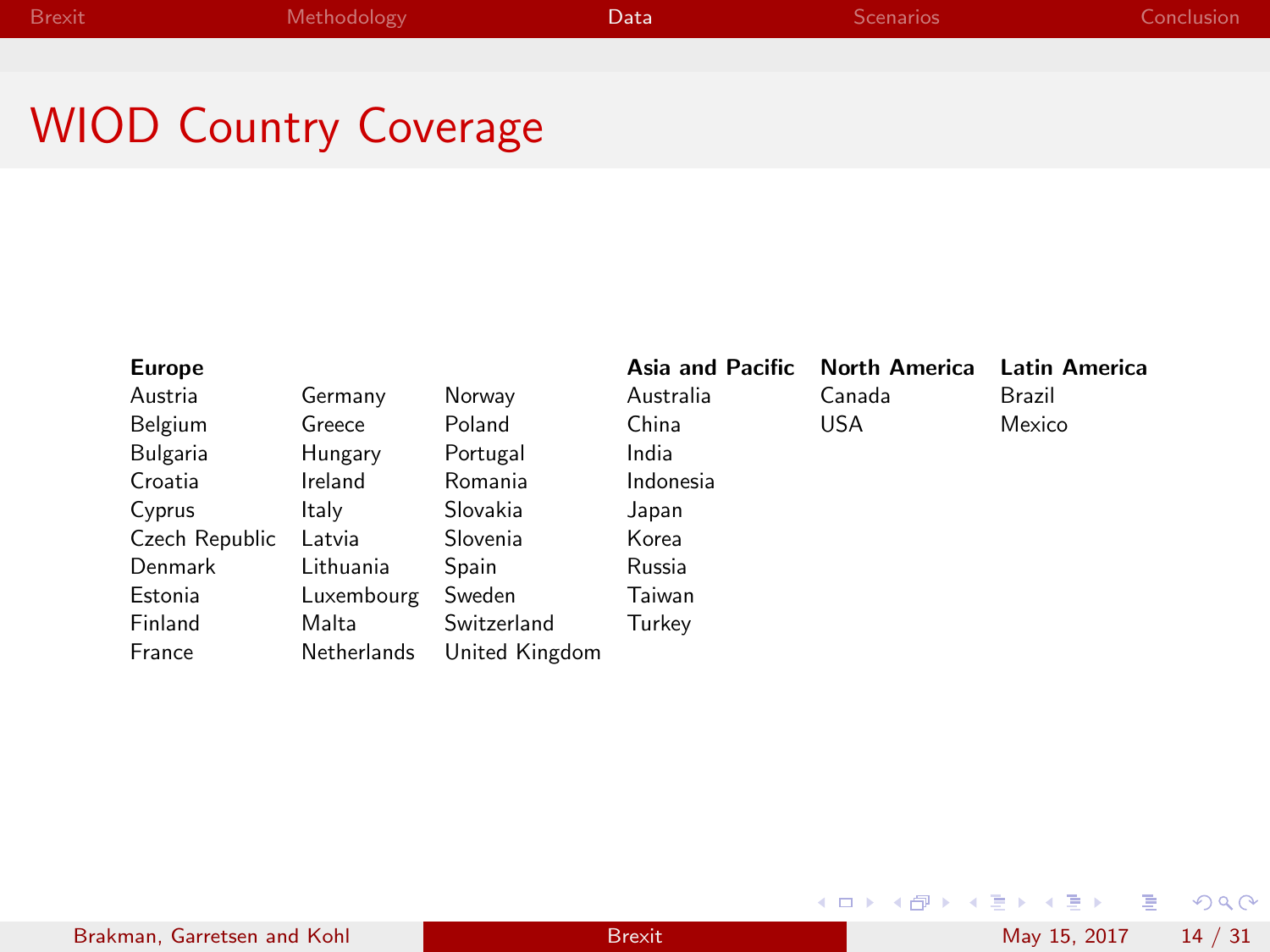| <b>Brexit</b> | Methodology | Data | <b>Scenarios</b> | Conclusion |
|---------------|-------------|------|------------------|------------|
|               |             |      |                  |            |
| Data          |             |      |                  |            |

- $\triangleright$  World Input-Output Database, 43 countries, 2014. Ca. 85% of world output.
- $\triangleright$  Geographic distance, common border (Mayer and Zignano, 2011).
- $\blacktriangleright$  Trade agreements (binary indicators from Kohl 2014; WTO).
- ▶ Robustness: gross exports, and VAX from both TIVA and WIOD for different years — qualitatively similar conclusions.

4 日下

 $\Omega$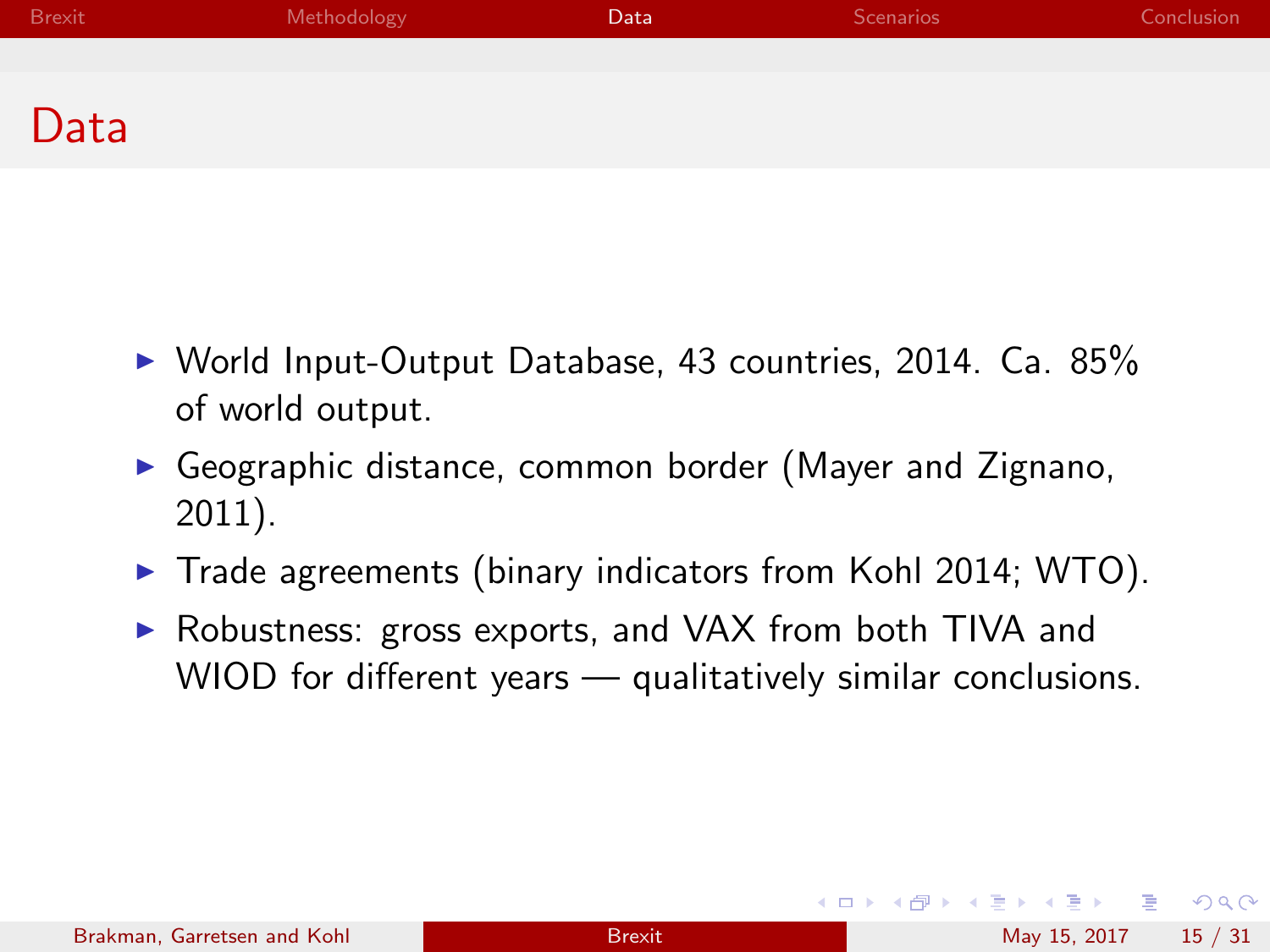| <b>Brexit</b> | <b>Methodology</b> | Data | Scenarios | Conclusion |
|---------------|--------------------|------|-----------|------------|
|               |                    |      |           |            |

## **SCENARIOS**

| Brakman, Garretsen and Kohl |  |  |
|-----------------------------|--|--|
|-----------------------------|--|--|

<span id="page-16-0"></span>K ロ ▶ K @ ▶ K 콜 ▶ K 콜 ▶ │ 콜 │ ◆ 9 Q ⊙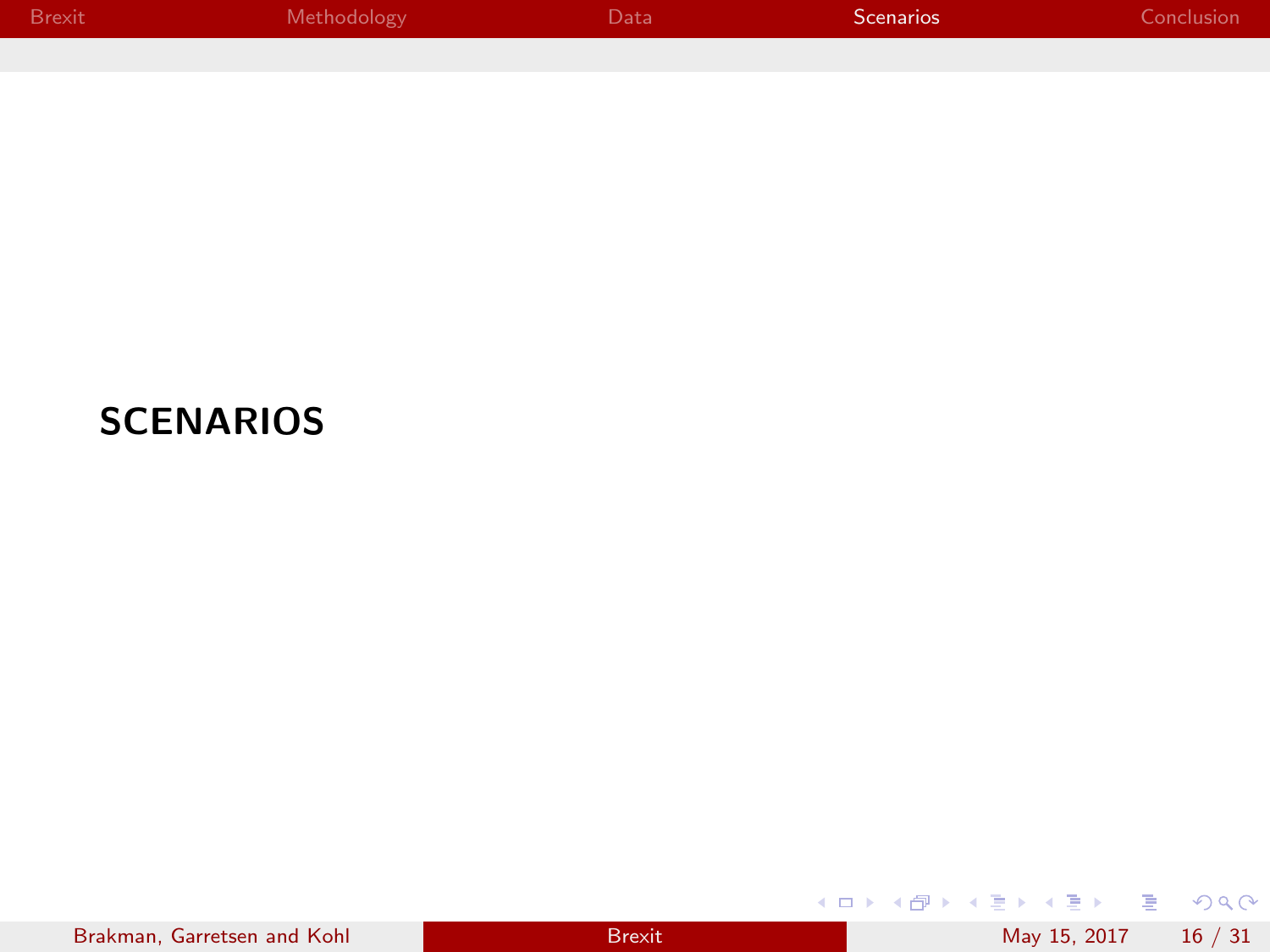I. Consequences of Brexit

- $\blacktriangleright$  Hard Brexit: abandon FTAs with EU-partners
- ▶ Soft Brexit: retain FTAs with EU-partners

 $\Omega$ 

- 4 君 8 - 4 君 8

**4 ロト 4 何 ト**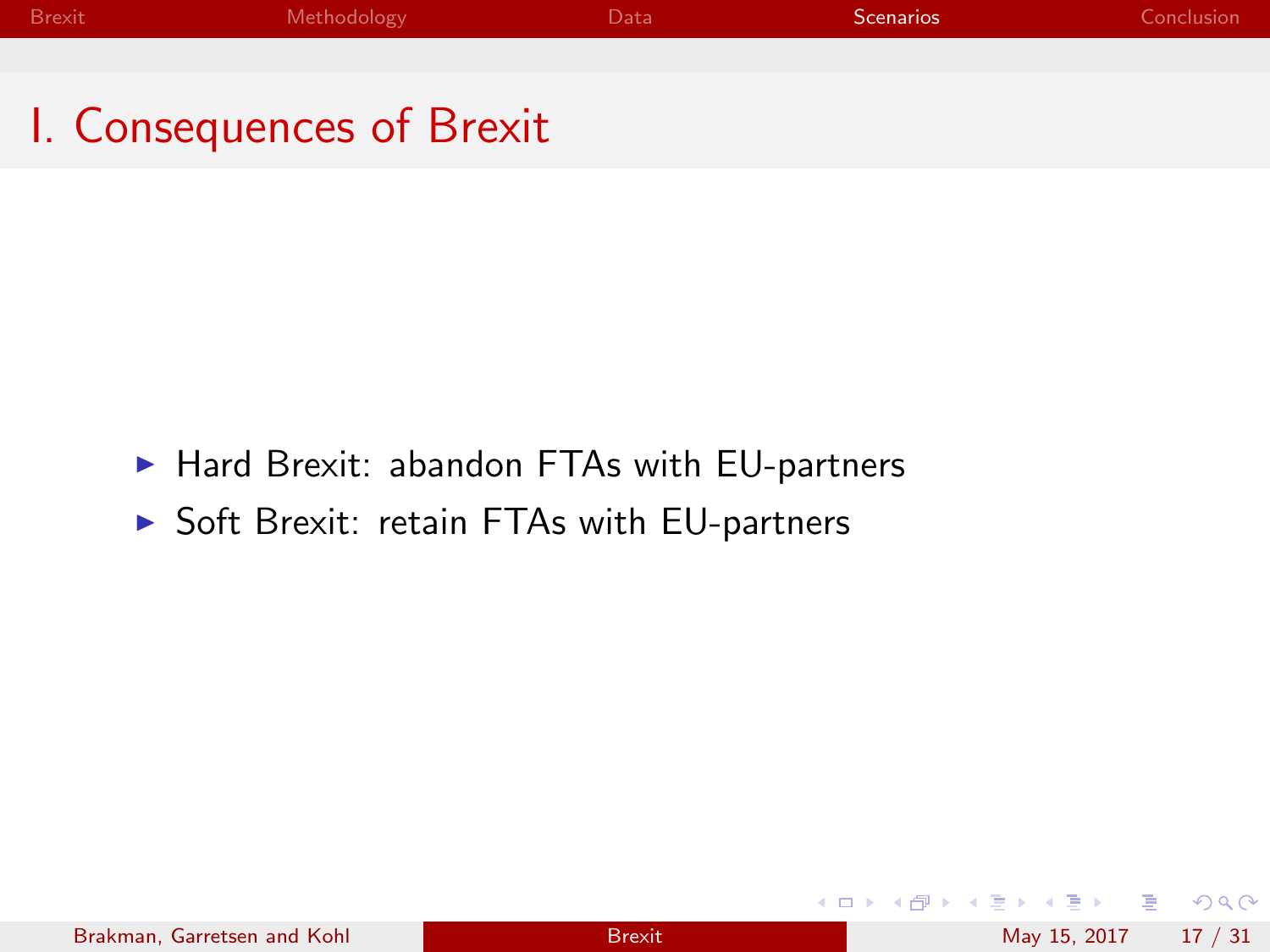

Figure: "Hard Brexit". Bubbles proportional to VAX in 2014.

Brakman, Garretsen and Kohl [Brexit](#page-1-0) Brexit May 15, 2017 18 / 31

活

 $299$ 

 $\prec \equiv$ 

×

. p

4 日下

×. 一 ×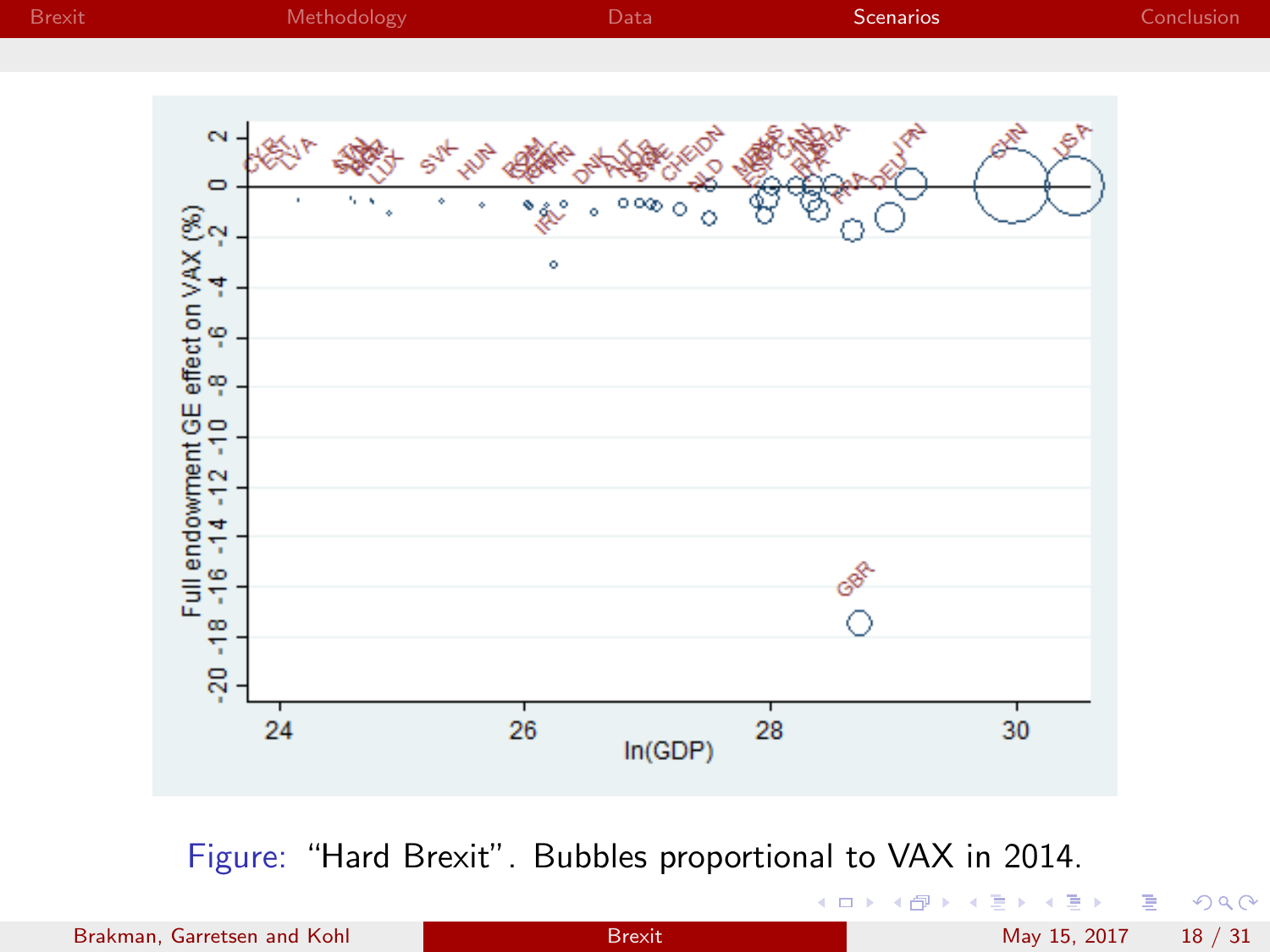

Figure: "Hard Brexit". Bubbles proportional to VAX in 2014.

4.0.3

目 Brakman, Garretsen and Kohl [Brexit](#page-1-0) Brexit May 15, 2017 19 / 31

重 þ

 $\blacktriangleleft$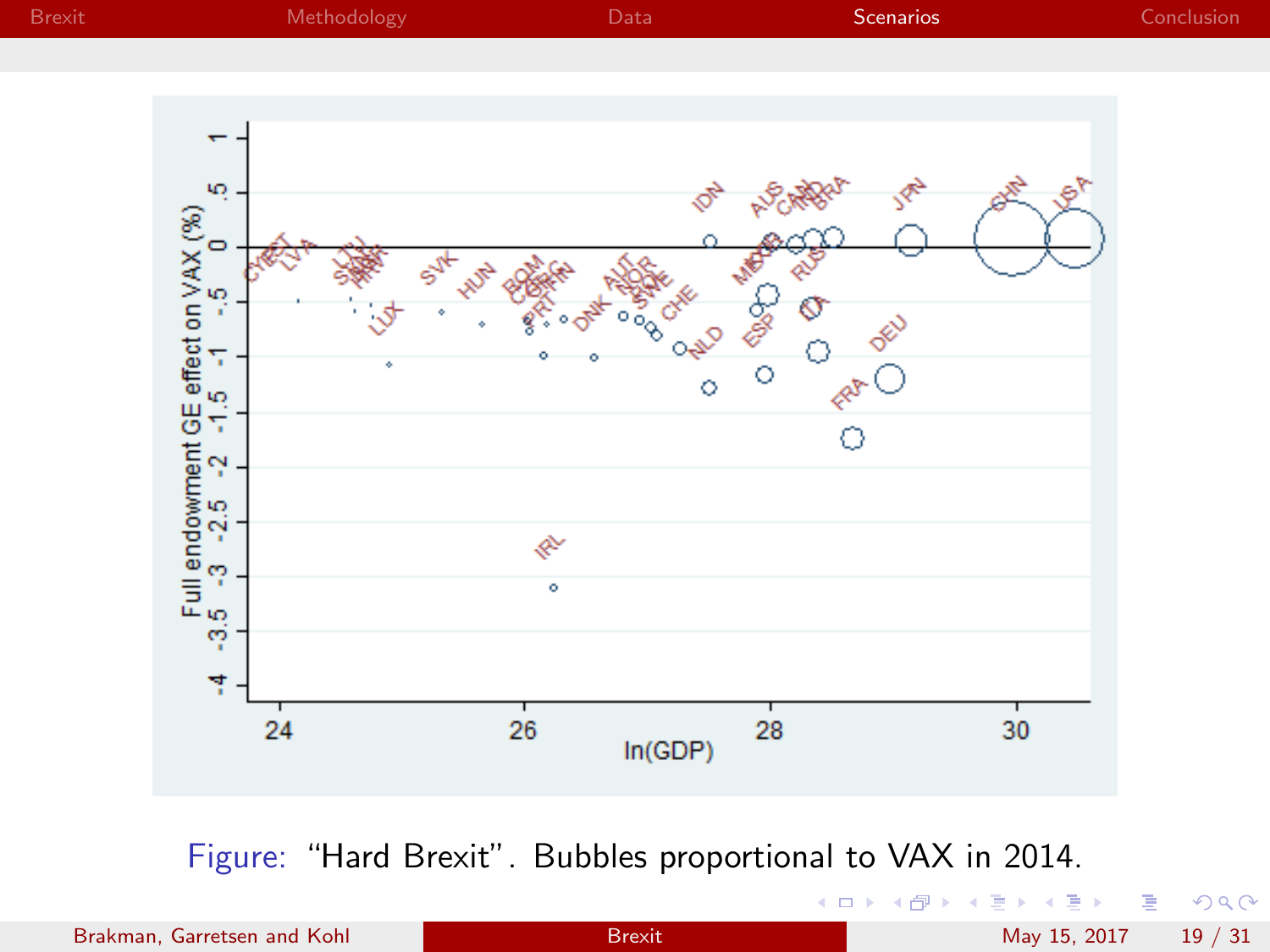

Figure: "Soft Brexit". Bubbles proportional to VAX in 2014.

4 日下

 $\mathcal{A}$ 

Brakman, Garretsen and Kohl [Brexit](#page-1-0) Brexit May 15, 2017 20 / 31

活

 $299$ 

 $\rightarrow \equiv$ 

×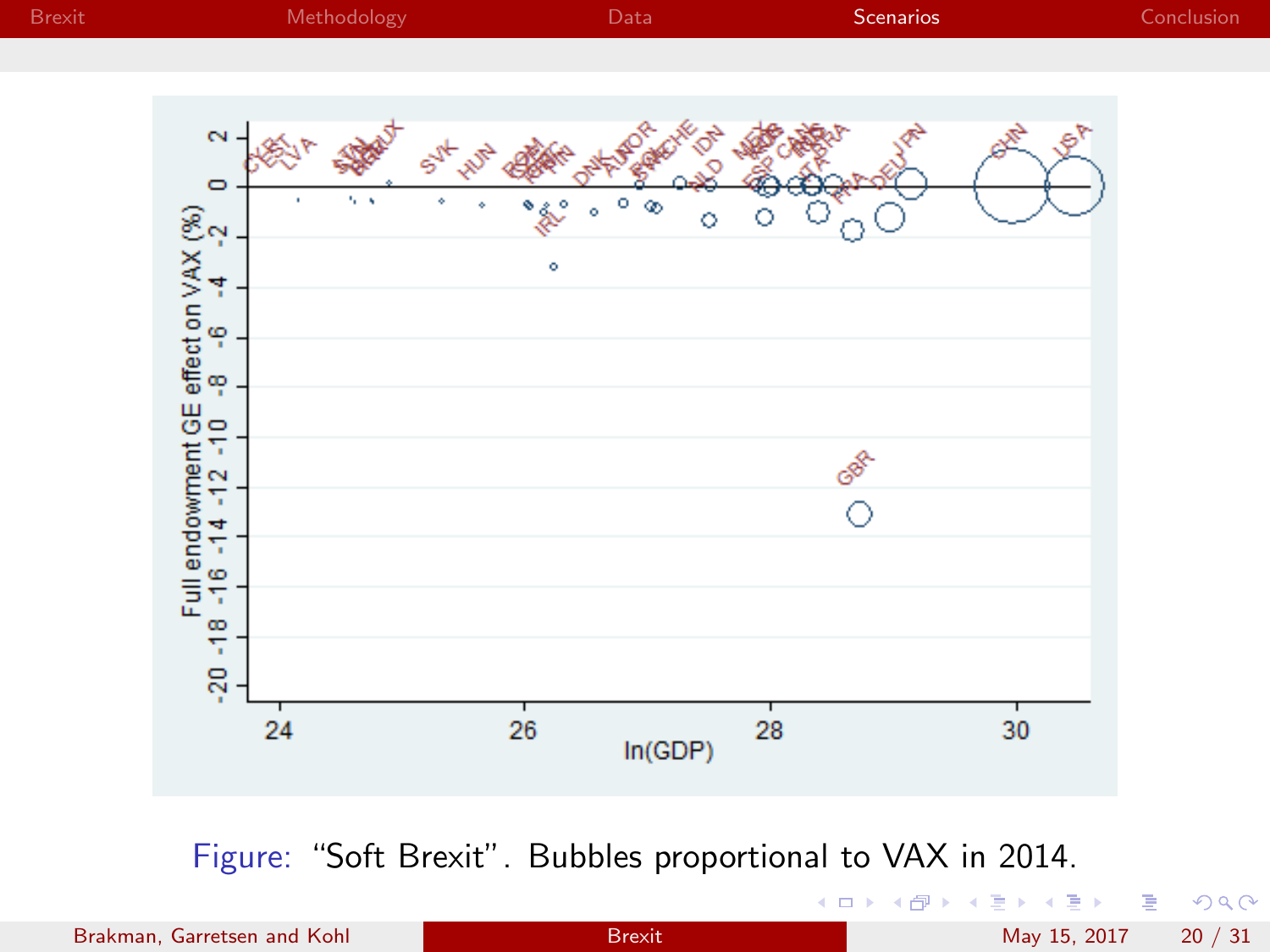II. Options for Global Britain

- $\triangleright$  UK-US TA.
- $\triangleright$  All-But-EU TA.

重

 $2990$ 

イロト イ部 トイヨ トイヨト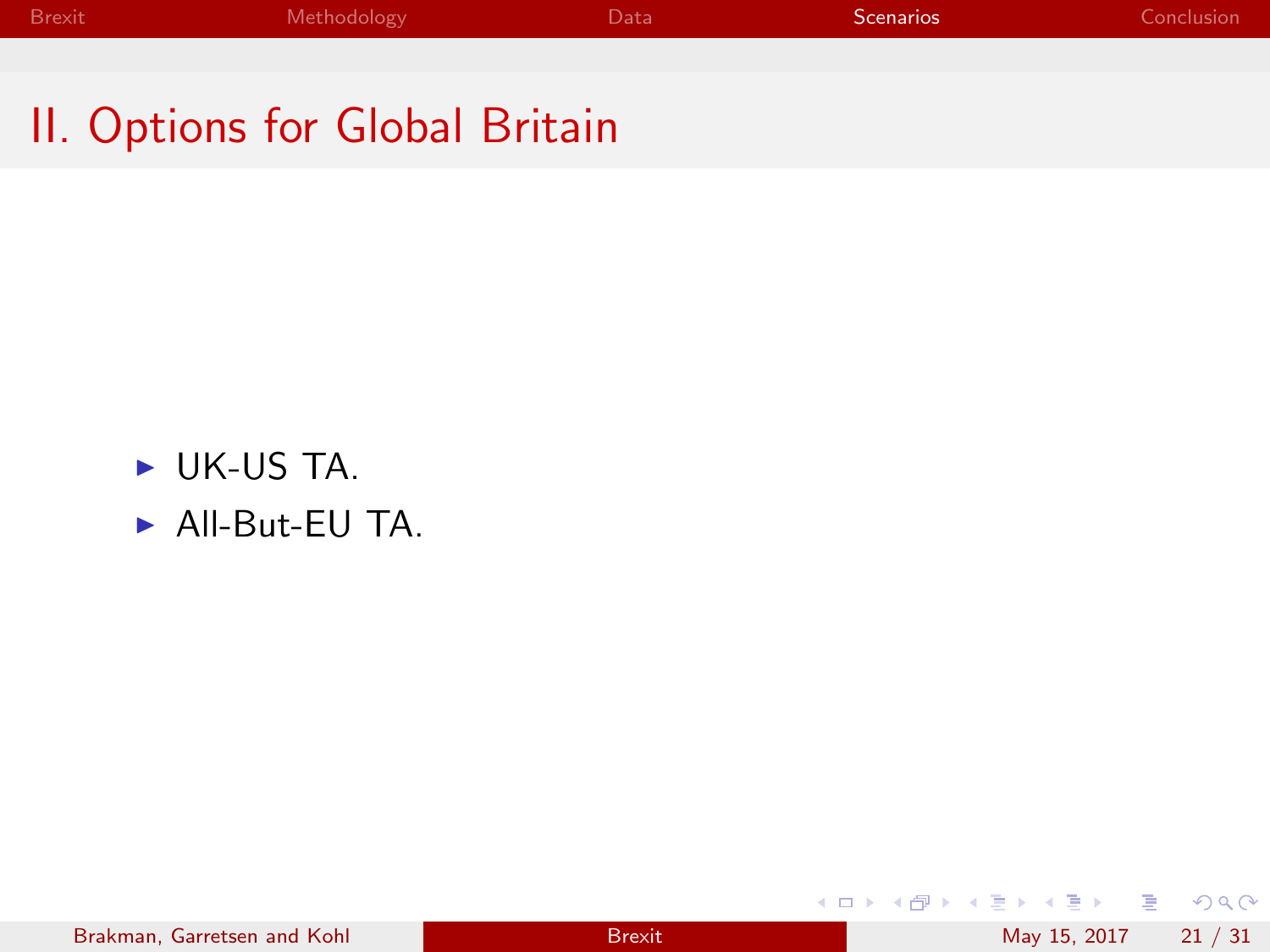

Figure: "UK-US TA". Bubbles proportional to VAX in 2014.

4.0.3

Brakman, Garretsen and Kohl [Brexit](#page-1-0) Brexit May 15, 2017 22 / 31

活

一4 陸 J.

×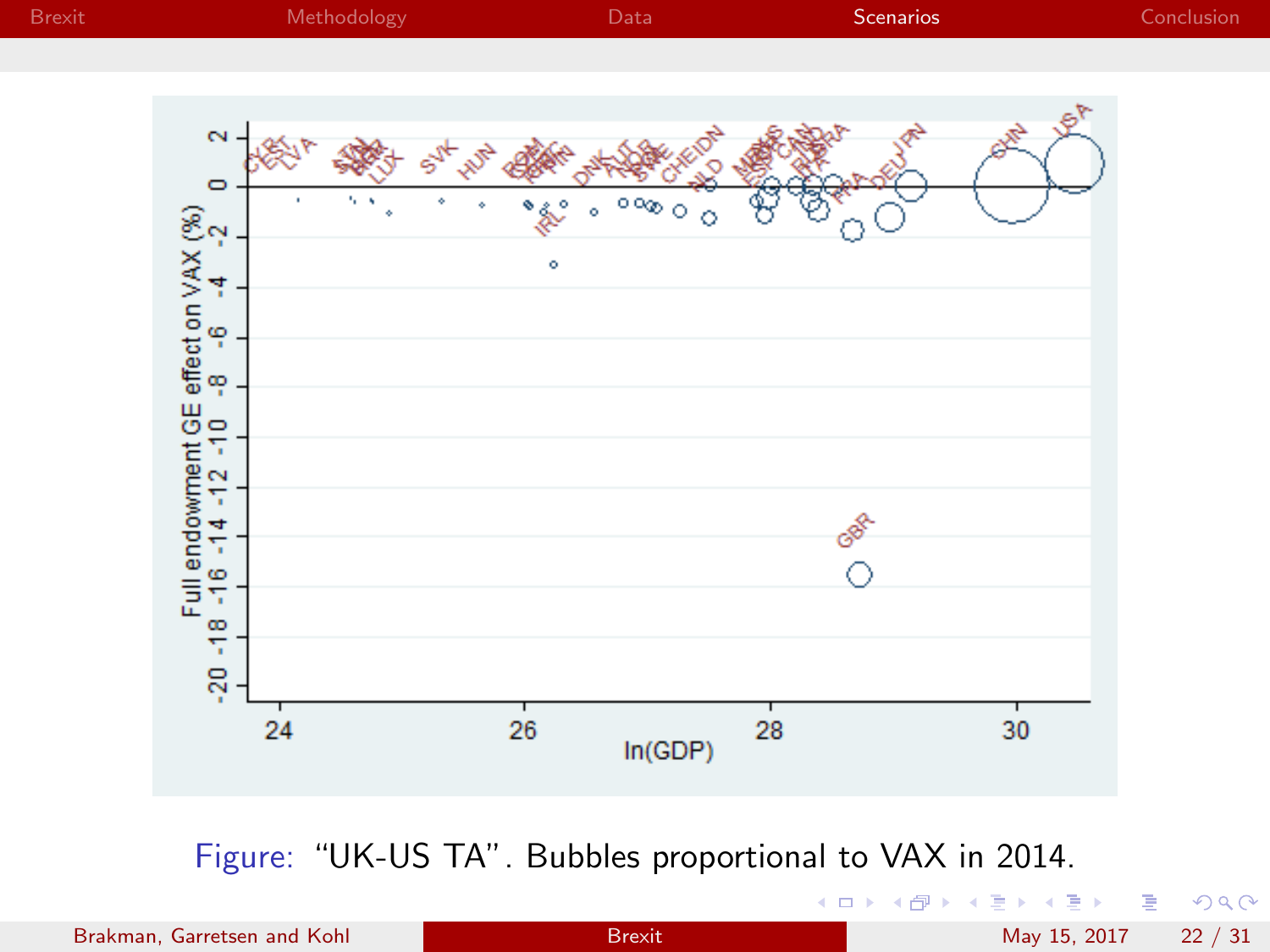

Figure: "All-But-EU TA". Bubbles proportional to VAX in 2014.

4.0.3

Brakman, Garretsen and Kohl [Brexit](#page-1-0) Brexit May 15, 2017 23 / 31

活

重 J.

 $\prec$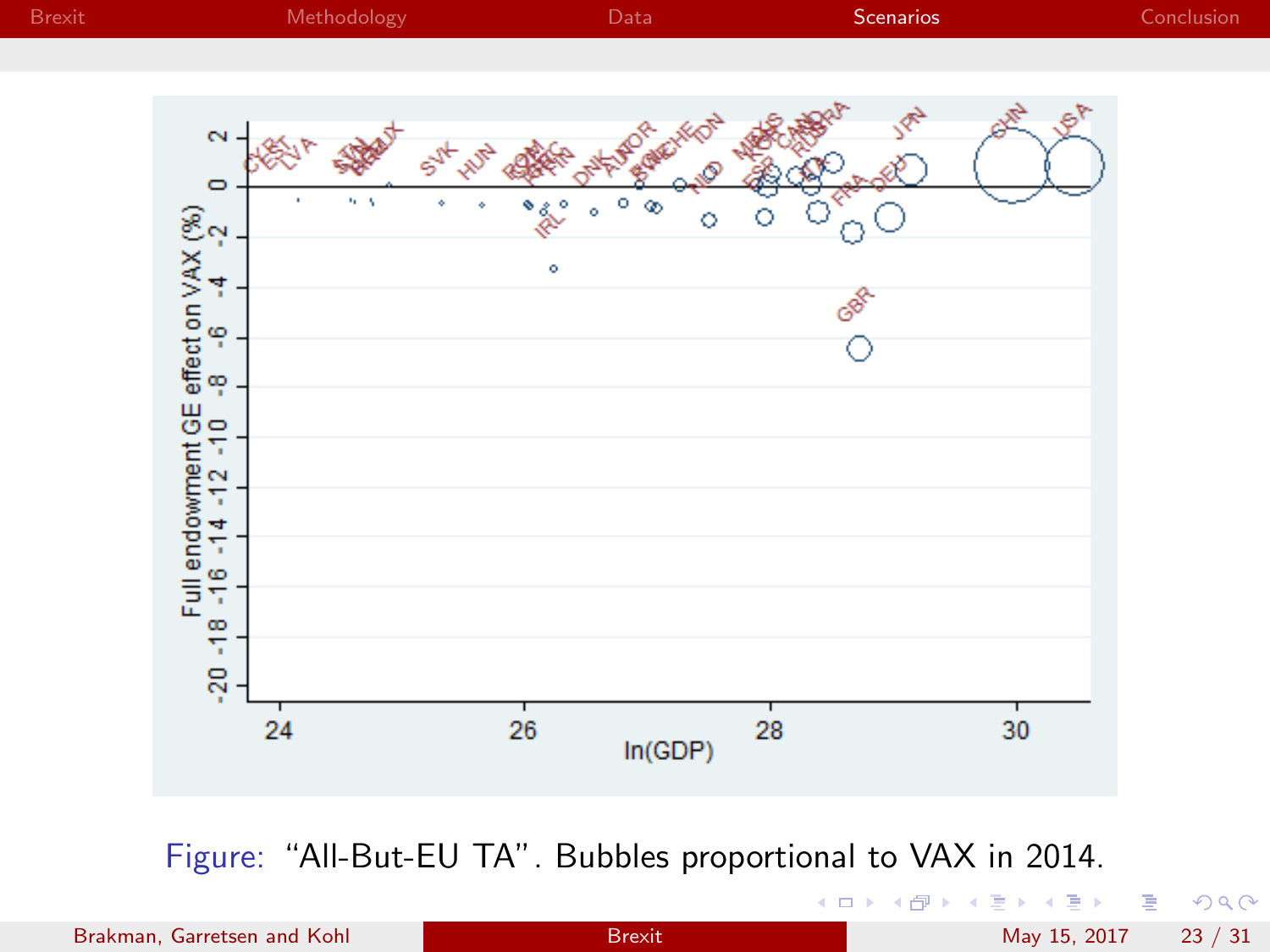## III. Is It Raining or Pouring?

- $\triangleright$  US terminates NAFTA membership.
- $\triangleright$  Brexit, Frexit... EU collapses.
- $\blacktriangleright$  Abolition of all TAs.

4 日下

 $\Omega$ 

. p

医毛囊 医牙骨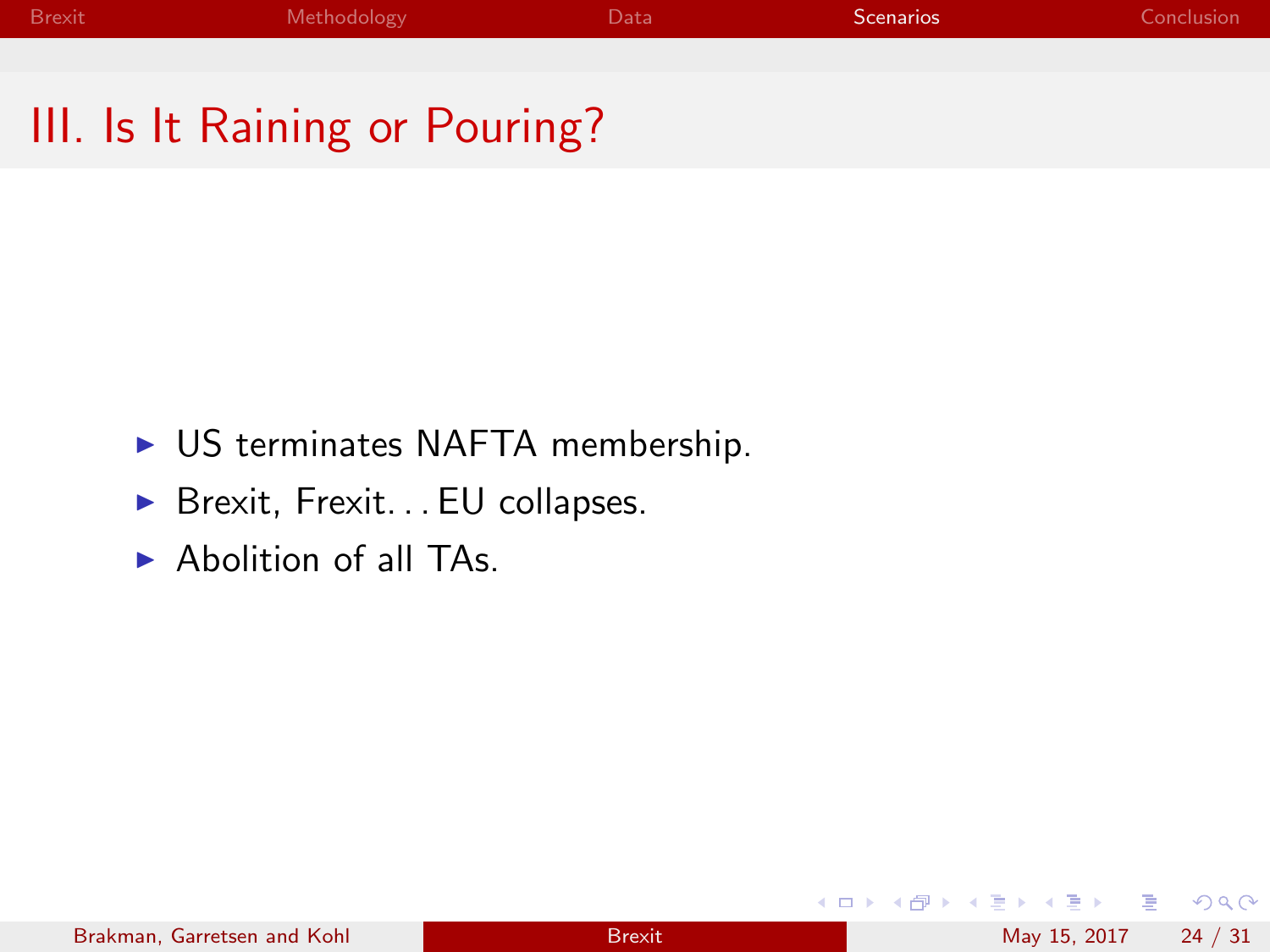

Figure: "Amexit NAFTA". Bubbles proportional to VAX in 2014.

4.0.3

Brakman, Garretsen and Kohl [Brexit](#page-1-0) Brexit May 15, 2017 25 / 31

活

重 J.

 $\blacktriangleleft$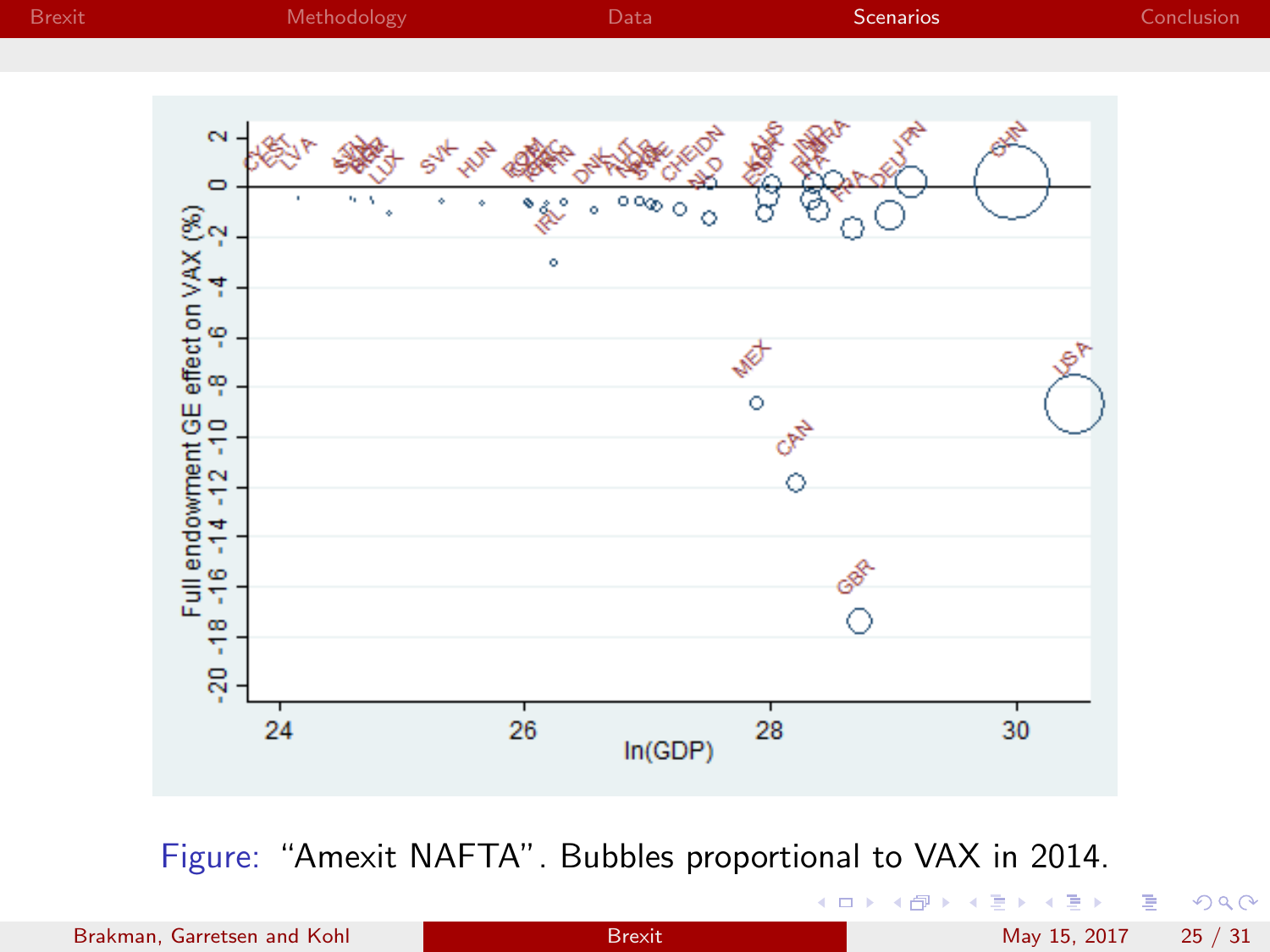

Figure: "Collapse EU". Bubbles proportional to VAX in 2014.

 $\leftarrow$ 

目 Brakman, Garretsen and Kohl [Brexit](#page-1-0) Brexit May 15, 2017 26 / 31

∍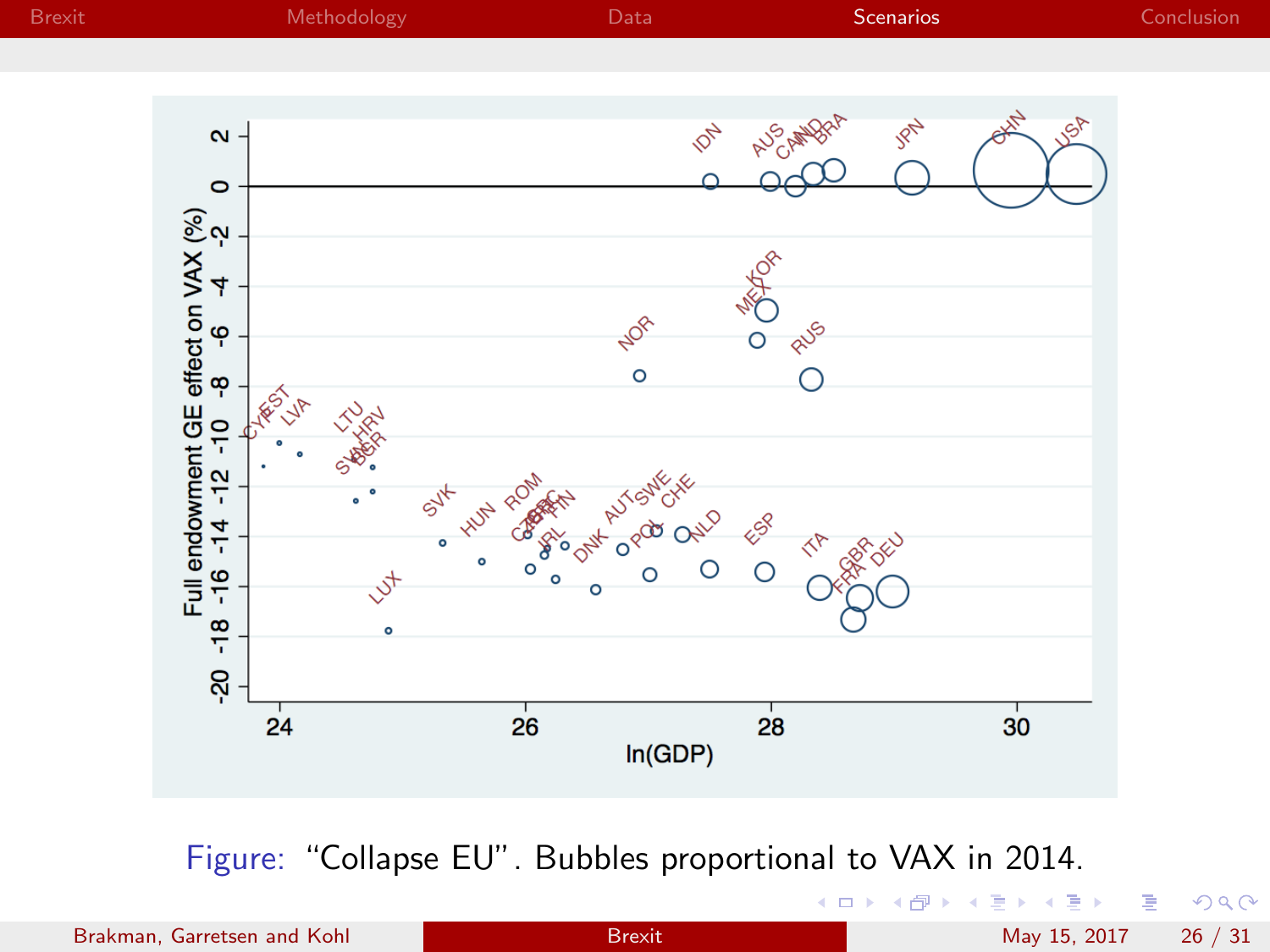

Figure: "Collapse TAs". Bubbles proportional to VAX in 2014.

4.0.3

Brakman, Garretsen and Kohl [Brexit](#page-1-0) Brexit May 15, 2017 27 / 31

目

Þ

× Þ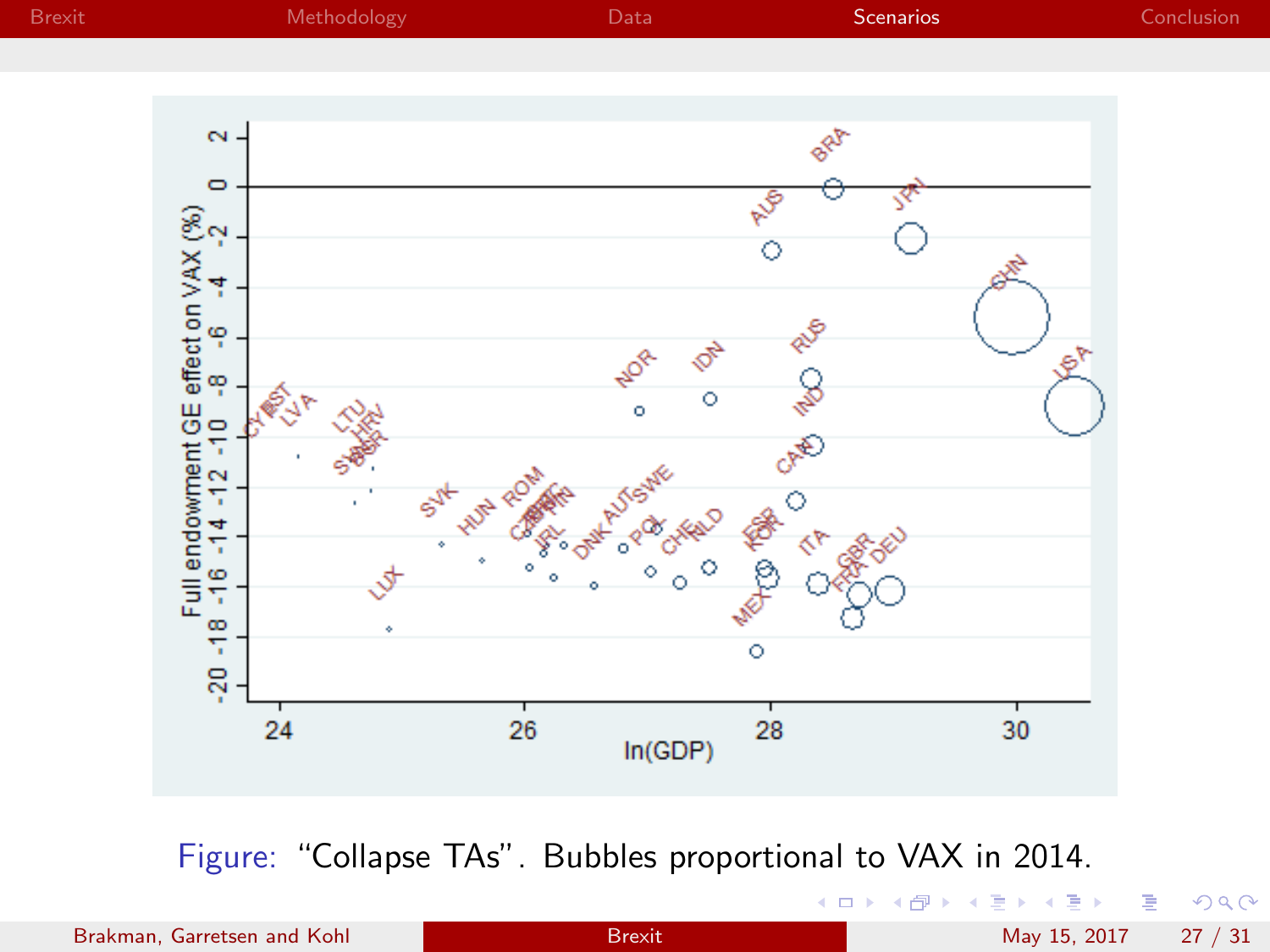| Brexit | Methodology | Data' | <b>Scenarios</b> | Conclusion |
|--------|-------------|-------|------------------|------------|
|        |             |       |                  |            |

## **CONCLUSION**

|  | Brakman, Garretsen and Kohl |  |
|--|-----------------------------|--|
|  |                             |  |

<span id="page-28-0"></span>K ロ ▶ K @ ▶ K 콜 ▶ K 콜 ▶ │ 콜 │ ◆ 9 Q ⊙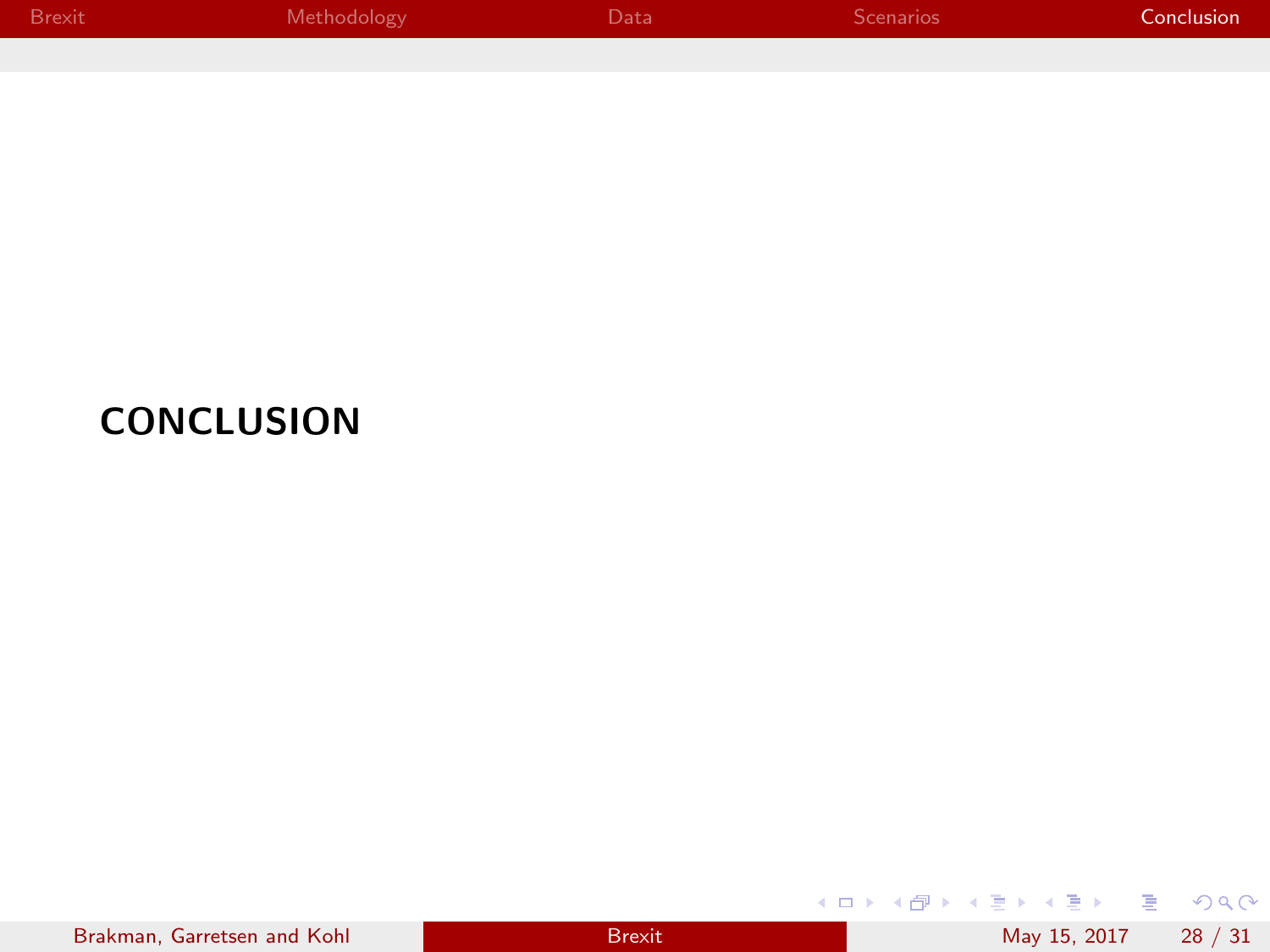| Brexit <sup>1</sup> | Methodology | Data | Scenarios | Conclusion |
|---------------------|-------------|------|-----------|------------|
|                     |             |      |           |            |
|                     |             |      |           |            |

Conclusion

- $\triangleright$  Uncertainty about what PM May's envisioned "optimal outcome" should be (or is).
- ▶ Paradoxical outcome: UK needs FTA with FU to "break even" in a post-Brexit world.

 $\Omega$ 

化重 网络重

4 0 8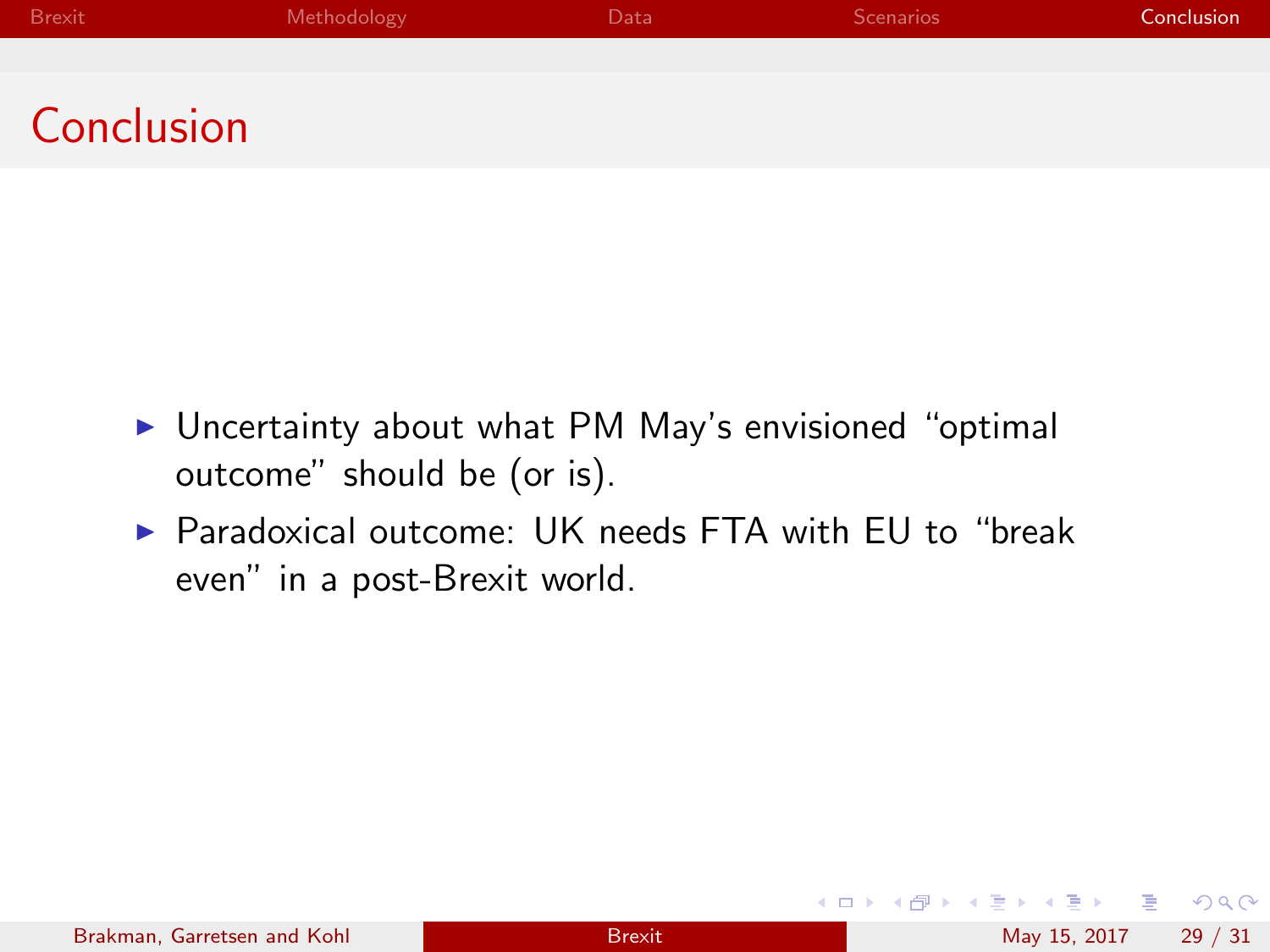- ▶ Baldwin, RE (ed.), 2016. "Brexit Beckons: Thinking Ahead by Leading Economists." CEPR Press.
- ▶ Dhingra, S, H Huang, G Ottaviano, J-P Pessoa, T Sampson, and J Van Reenen, 2017. "The Costs and Benefits of Leaving the EU: Trade Effects." CEP Discussion Paper No. 1478.
- ▶ Larch, M. and YV Yotov, 2016. "General Equilibrium Trade Policy Analysis with Structural Gravity." CESifo Working Paper No. 6020.
- ► Los, B, P McCann, J Springford, and M Thissen, 2017. "The Mismatch Between Local Voting and the Local Economic Consequences of Brexit." Regional Studies 51(5): 786–799.

 $QQ$ 

イロト イ押ト イヨト イヨト